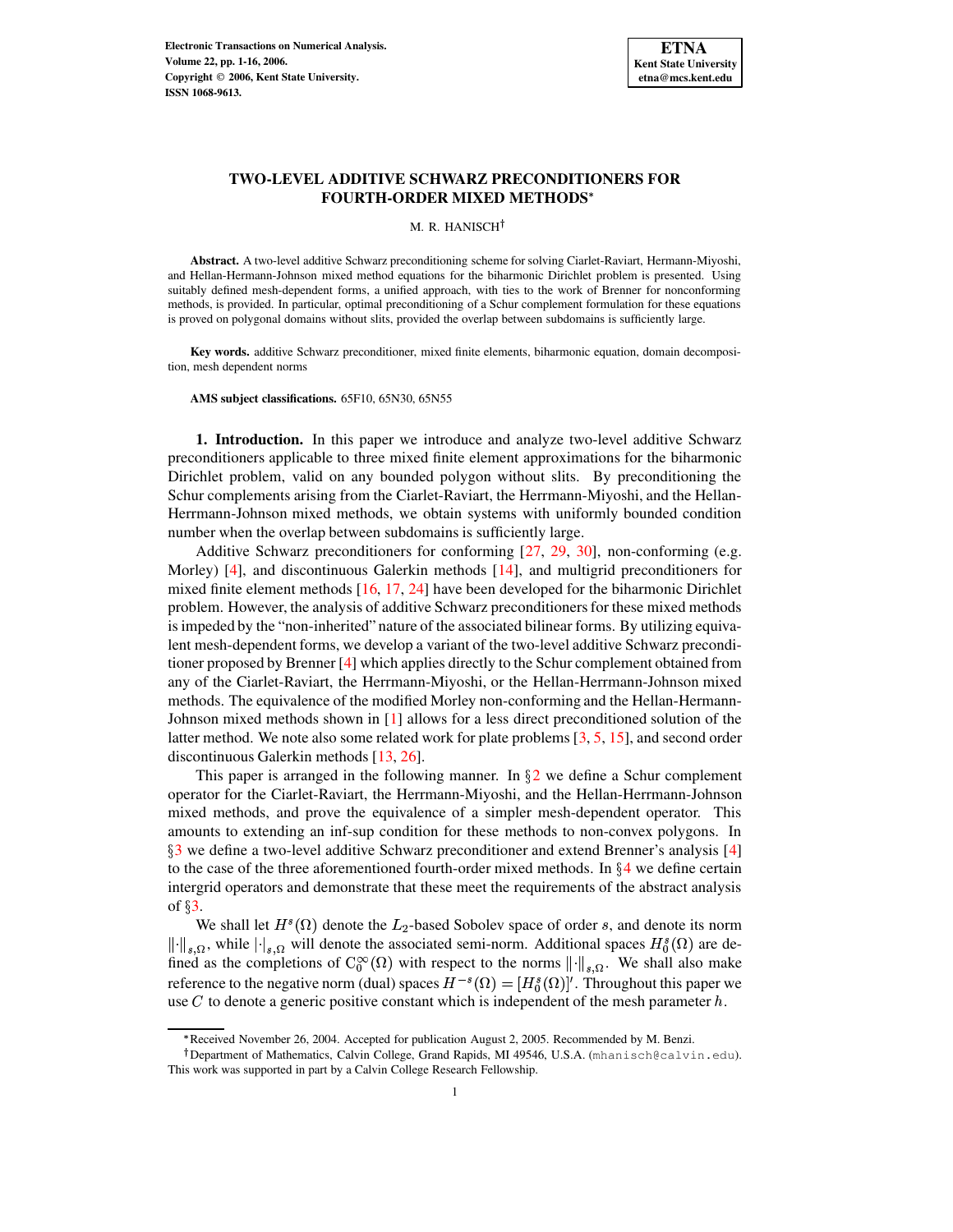<span id="page-1-0"></span>**2. Background.** We consider three mixed methods for the biharmonic Dirichlet problem on a polygonal domain  $\Omega$  in  $\mathbb{R}^2$  with boundary  $\partial\Omega$ :

<span id="page-1-1"></span>(2.1) 
$$
\Delta^2 u = f \quad \text{in } \Omega, u = \frac{\partial u}{\partial \nu} = 0 \quad \text{on } \partial \Omega,
$$

where  $\triangle$  denotes the Laplacian operator and  $\frac{\partial}{\partial v}$  is the normal derivative at the boundary of  $\Omega$ . Each of these mixed methods is based on a weak formulation of [\(2.1\)](#page-1-1) that can be written in the abstract form:

<span id="page-1-2"></span>(2.2)   
\n
$$
\begin{cases}\n\text{GIVEN:} & \text{real Banach spaces } V \text{ and } W, \text{ and } a (\cdot, \cdot), \text{ and } b (\cdot, \cdot), \\
\text{bilinear forms on } V \times V, \text{ and } V \times W, \text{ respectively,} \\
\{\sigma, u\} \in V \times W \text{ such that, for } f \in W', \\
a (\sigma, v) + b (v, u) = 0, \\
b (\sigma, w) = -(f, w), \quad \forall w \in W.\n\end{cases}
$$

Appropriate piecewise-polynomial subspaces  $V_h \subset V$  and  $W_h \subset W$  are defined and an approximate solution pair  $\{\sigma_h, u_h\}$  is obtained by solving:

<span id="page-1-4"></span>(2.3) 
$$
\begin{array}{rcl}\n\text{FIND:} & \{\sigma_h, u_h\} \in V_h \times W_h \text{ such that, for } f \in W', \\
a \left(\sigma_h, v\right) + b \left(v, u_h\right) & = & 0, \\
b \left(\sigma_h, w\right) & = & -(f, w), \\
\forall w \in W_h.\n\end{array}
$$

For example, the mixed method of Ciarlet and Raviart [\[8\]](#page-14-14) is a finite element method for the biharmonic Dirichlet problem based on a weak formulation of the form [\(2.2\)](#page-1-2) with

<span id="page-1-3"></span>(2.4) 
$$
a(\psi, \varphi) = \int_{\Omega} \psi \varphi \, dx , \qquad b(\varphi, w) = - \int_{\Omega} \nabla \varphi \cdot \nabla w \, dx .
$$

The solution  $\{\sigma, u\}$  of [\(2.2\)](#page-1-2) then satisfies  $\Delta^2 u = f$  and  $\sigma = -\Delta u$ , provided the spaces V and  $W$  are appropriately chosen. If the method is defined over a convex polygonal domain  $\Omega$ , it is well-known that with  $V = H^1(\Omega)$  and  $W = H_0^1(\Omega)$ , [\(2.2\)](#page-1-2) yields the solution to [\(2.1\)](#page-1-1) for each  $f \in H^{-1}(\Omega)$ .

Furthermore, if  $\Omega$  is a (perhaps non-convex) polygon without slits, it is known [\[9\]](#page-14-15) that, for some  $\delta \in [0, \frac{1}{2})$ , [\(2.1\)](#page-1-1) has a unique solution  $u \in H^{3-\delta}(\Omega) \cap H^2_0(\Omega)$  for each  $f \in H^{-1-\delta}(\Omega)$ . (Minimal  $\delta$  values, which depend on the corner angles of  $\partial\Omega$ , can be estimated as in Seif [\[25\]](#page-14-16).) When  $\delta > 0$ , if the forms [\(2.4\)](#page-1-3) are interpreted as duality pairings, it is shown in [\[16\]](#page-14-5) that, with  $V = H^{1-\delta}(\Omega)$  and  $W = H_0^{1+\delta}(\Omega)$ , [\(2.2\)](#page-1-2) again yields the solution of the biharmonic Dirichlet problem.

Upon constructing a regular quasiunform triangulation  $\mathcal{T}_h$ , with mesh diameter h, of the domain  $\Omega$ , finite element subspaces for the Ciarlet-Raviart method are obtained from

(2.5) 
$$
\mathcal{S}_h^m = \{ v \in C^0(\overline{\Omega}) : v|_T \in \mathcal{P}_m(T), \ \forall T \in \mathcal{T}_h \},
$$

where  $\mathcal{P}_m(T)$  is the space of polynomials of degree m or less over triangle  $T \in \mathcal{T}_h$ . One then defines  $V_h = S_h^m$  and  $W_h = S_h^m \cap H_0^{1+\alpha}(\Omega)$ . (Note that the inclusion  $S_h^m \subset H^{1+\alpha}(\Omega)$  can be proved by an interpolation argument for  $\alpha < \frac{1}{2}$ .) Throughout this paper, we shall assume that  $m \geq 2$ , in which case optimal order error estimates are available.

Similarly, the Hermann-Miyoshi and Hellan-Hermann-Johnson mixed methods, which solve [\(2.1\)](#page-1-1) using the matrix of moments  $\sigma_{ij} = \frac{\partial^2 u}{\partial x_i \partial x_j}$  as auxiliary variables, can be extended to non-convex polygons. The Hermann-Miyoshi method [\[2,](#page-14-17) [6,](#page-14-18) [12,](#page-14-19) [19,](#page-14-20) [20,](#page-14-21) [22\]](#page-14-22) is based on the weak formulation [\(2.2\)](#page-1-2) with

$$
a\left(\boldsymbol{\psi},\boldsymbol{\varphi}\right)=\sum_{i,j=1}^{2}\int_{\Omega}\psi_{ij}\varphi_{ij}\,dx\;, \qquad b\left(\boldsymbol{\varphi},w\right)\,=\sum_{i,j=1}^{2}\int_{\Omega}\frac{\partial\varphi_{ij}}{\partial x_{j}}\frac{\partial w}{\partial x_{i}}\,dx\;,
$$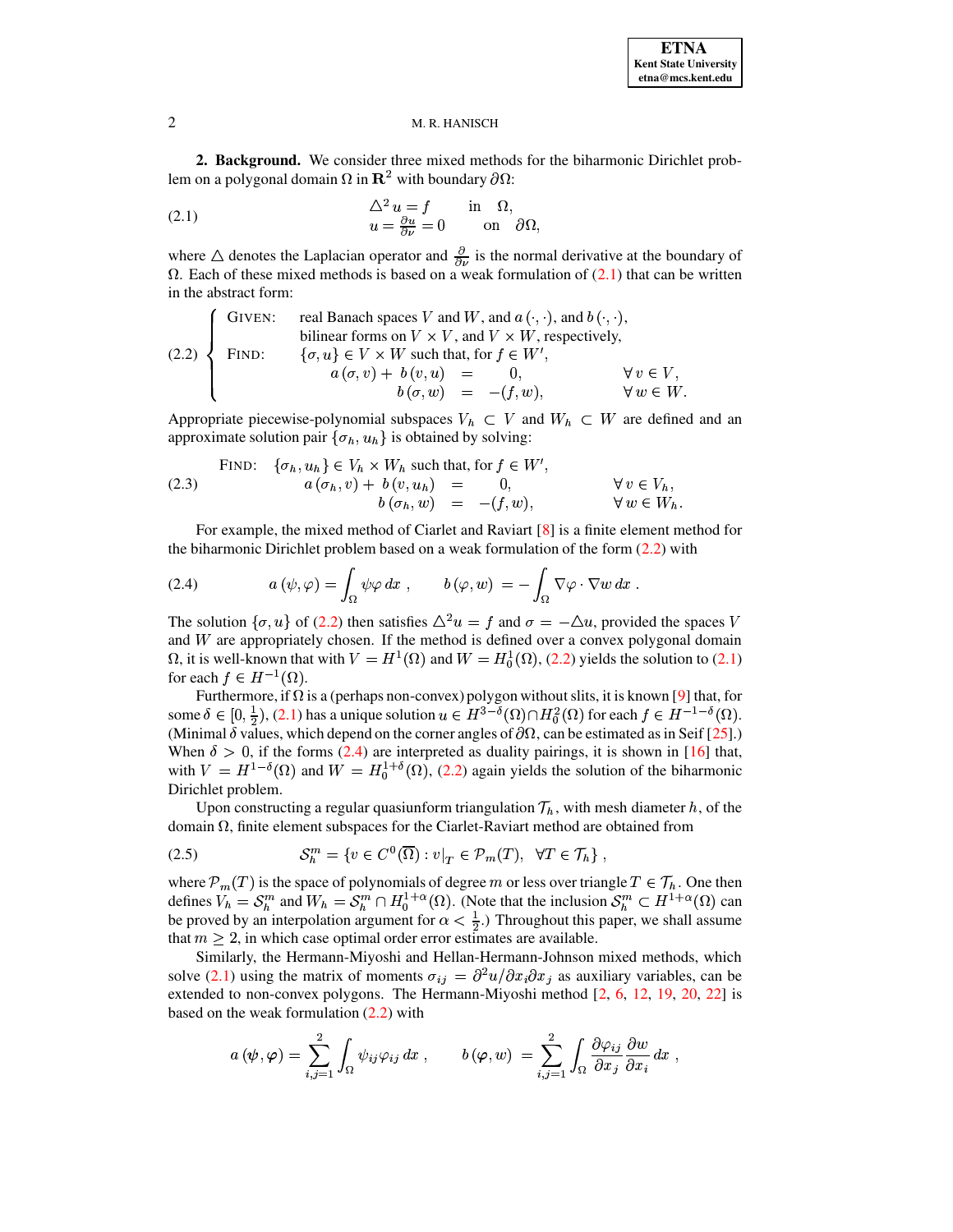and spaces  $W = H_0^{1+\alpha}(\Omega)$ , and  $V = {\varphi = (\varphi_{ij}), 1 \le i, j \le 2 : \varphi_{12} = \varphi_{21}, \varphi_{ij} \in H^{1-\alpha}(\Omega)}$ . Again, for  $\alpha > 0$ , the integrals in  $b(\cdot, \cdot)$  are interpreted as duality pairings. The finite element spaces for this method are  $i, j \leq 2 \; : \varphi_{12} = \varphi_{21}, \; \varphi_{ij} \in \mathcal{S}_h^m \}.$ 

In order to extend the Hellan-Hermann-Johnson method  $[2, 6, 12, 18, 19, 20, 21]$  to nonconvex polygons it is convenient to introduce mesh-dependent spaces and norms, as in [2]. We first define on each  $T$  in  $\mathcal{T}_h$ 

$$
M_{\nu}(\varphi) = \sum_{i,j=1}^{2} \varphi_{ij} \nu_j \nu_i \text{ and } M_{\nu \tau}(\varphi) = \sum_{i,j=1}^{2} \varphi_{ij} \nu_j \tau_i ,
$$

where  $\nu = (\nu_1, \nu_2)$  is the unit outward normal to  $\partial T$ , and  $\tau = (\tau_1, \tau_2) = (\nu_2, -\nu_1)$ , is the unit tangent vector at the boundary  $\partial T$ . Then with

$$
H_h^2 = \{ u \in H^1(\Omega) : u|_T \in H^2(T), \ \forall T \in \mathcal{T}_h \}
$$

and

$$
\hat{\mathcal{V}}_h(\Omega) = \{ \varphi = (\varphi_{ij}), \ 1 \le i, j \le 2 : \varphi_{12} = \varphi_{21}, \ \varphi_{ij} |_{T} \in H^{1-\alpha}(T), \ \forall T \in \mathcal{T}_h \}
$$
  
and  $M_{\nu}(\varphi)$  is continuous at the interelement boundaries

we define  $W = H_h^2 \cap H_0^{1+\alpha}(\Omega)$ , while V is taken to be the completion of  $\hat{\nu}_h(\Omega)$  with respect to the norm

$$
\|\varphi\|_{0,h} = \sqrt{\sum_{i,j} \int_{\Omega} |\varphi_{ij}|^2 dx + h \int_{\Gamma_h} |M_{\nu}(\varphi)|^2 ds} ,
$$

where  $\Gamma_h = \bigcup_{T \in \mathcal{T}_h} \partial T$ . We denote the common mesh-dependent norm for  $H_h^2$ 

(2.6) 
$$
\|w\|_{2,h} = \sqrt{\sum_{T \in \mathcal{T}_h} \|w\|_{2,T}^2 + h^{-1} \int_{\Gamma_h} \left| \mathcal{J} \frac{\partial w}{\partial \nu} \right|^2 ds},
$$

where, if e is an interior edge of  $\mathcal{T}_h$ ,  $\mathcal{J}\frac{\partial w}{\partial v}\Big|_e$  denotes the (signed) jump in the (outward) normal derivative of  $w$  at a point on  $e$ , and for boundary edges, we first extend  $w$  by zero (cf.  $[2]$ ). With

$$
a(\psi, \varphi) = \sum_{i,j=1}^{2} \int_{\Omega} \psi_{ij} \varphi_{ij} dx ,
$$
  

$$
b(\varphi, w) = \sum_{T \in \mathcal{T}_h} \left\{ -\sum_{i,j=1}^{2} \int_{T} \varphi_{ij} \frac{\partial^2 w}{\partial x_i \partial x_j} dx + \int_{\partial T} M_{\nu}(\varphi) \frac{\partial w}{\partial \nu} ds \right\}
$$

it can be shown that (2.2) has a unique solution pair  $\{\sigma, u\}$  with u satisfying (2.1) and  $\sigma_{ij} =$  $\partial^2 u/\partial x_i \partial x_j$ .

Finite element spaces for the Hellan-Hermann-Johnson method are

$$
V_h = \{ \varphi \in V : \varphi_{ij} |_{T} \in \mathcal{P}_{m-1}(T), \ \forall T \in \mathcal{T}_h \},
$$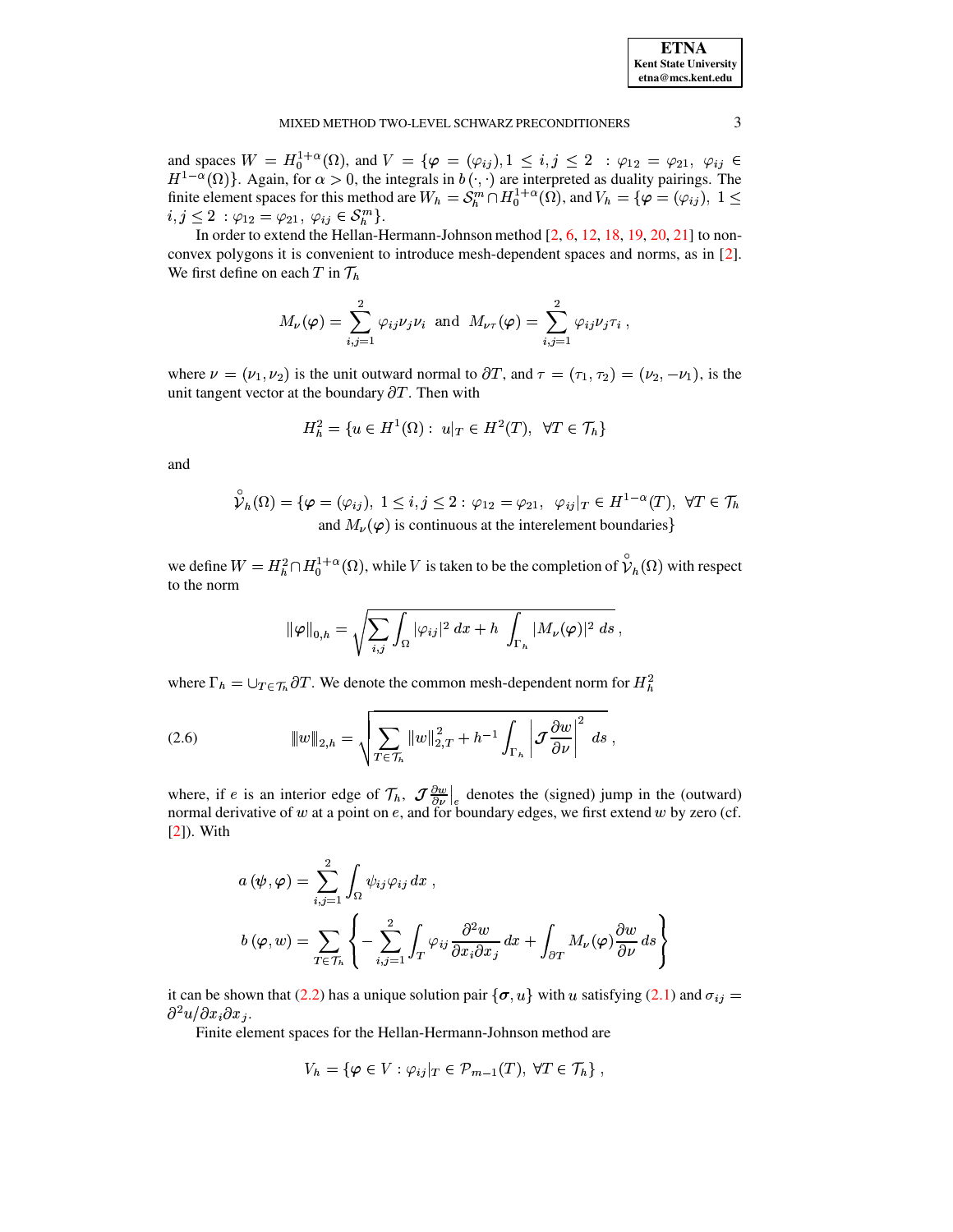and  $W_h = S_h^m \cap H_0^{1+\alpha}(\Omega)$ . We also note that as a result of the Green's formula

<span id="page-3-3"></span>
$$
-\sum_{i,j=1}^{2} \int_{T} \varphi_{ij} \frac{\partial^2 w}{\partial x_i \partial x_j} dx + \int_{\partial T} M_{\nu}(\varphi) \frac{\partial w}{\partial \nu} ds
$$
  
(2.7)  

$$
= \sum_{i,j=1}^{2} \int_{T} \frac{\partial \varphi_{ij}}{\partial x_j} \frac{\partial w}{\partial x_i} dx - \int_{\partial T} M_{\nu \tau}(\varphi) \frac{\partial w}{\partial \tau} ds ,
$$

valid for  $\varphi \in H^1(T)$  and  $w \in H^2(T)$ , one may reexpress the bilinear form  $b(\cdot, \cdot)$ . Furthermore, the Hellan-Hermann-Johnson forms reduce to those of the Hermann-Miyoshi method when restricted to the latter's finite element spaces (for which

 $\sum_{T \in \mathcal{T}_h} \int_{\partial T} M_{\nu \tau}(\varphi) \frac{\partial w}{\partial \tau} ds = 0$ . Consequently, for both methods the Schwarz inequality vields

<span id="page-3-2"></span>
$$
(2.8) \t b(\varphi, w) \leq \|\varphi\|_{0,h} \|w\|_{2,h} \quad \forall \varphi \in V_h, w \in W_h ,
$$

where

<span id="page-3-4"></span>(2.9) 
$$
||w||_{2,h} = \sqrt{\sum_{T \in \mathcal{T}_h} |w|_{2,T}^2 + h^{-1} \int_{\Gamma_h} \left| \mathcal{J} \frac{\partial w}{\partial \nu} \right|^2 ds},
$$

and  $\left\|\cdot\right\|_{2,h}^{2} = \left\|\cdot\right\|_{2,h}^{2} + \left\|\cdot\right\|_{1}^{2}$ .

Choosing bases  $\{\varphi^i\}$  for  $V_h$  and  $\{\phi^j\}$  for  $W_h$ , consider the linear system (2.3) in block matrix form with the notations  $[\mathcal{B}_h]_{ij} = b(\varphi^j, \phi^i)$ ,  $[\mathcal{A}_h]_{ij} = (\varphi^i, \varphi^j)_{L_2}$ ,  $[f]_j = (f, \phi^j)$ , and denote the transpose of  $B_h$  by  $B_h^t$ :

(2.10) 
$$
N\left(\begin{array}{c}\n\sigma_h \\
u_h\n\end{array}\right) = \left(\begin{array}{cc}\nA_h & B_h^t \\
B_h & 0\n\end{array}\right) \left(\begin{array}{c}\n\sigma_h \\
u_h\n\end{array}\right) = \left(\begin{array}{c}\n0 \\
-f\n\end{array}\right)
$$

Applying block Gaussian elimination one obtains the reduced system for (the coefficients of)  $u_h$ 

<span id="page-3-0"></span>

In principle, the action of the  $L_2$ -Gram matrix  $A_h^{-1}$  may be computed with a rapidly converging iteration; although, a method is described in [17] for avoiding this iteration. With  $u_h$ obtained from (2.11), one may then compute  $\sigma_h = -\mathcal{A}_h^{-1} \mathcal{B}_h^t u_h$ .

Unlike the indefinite block matrix  $N$ , the similarly ill-conditioned Schur complement  $\mathcal{B}_h \mathcal{A}_h^{-1} \mathcal{B}_h^t$  is symmetric positive definite. One approach to solving (2.3) is to construct a preconditioner for  $\mathcal{B}_h \mathcal{A}_h^{-1} \mathcal{B}_h^t$ . To this end we note that  $\mathcal{B}_h \mathcal{A}_h^{-1} \mathcal{B}_h^t$  induces a inner product. It is not difficult to show (cf. (3.19) in [17]) that,

<span id="page-3-1"></span>(2.12) 
$$
S_h(w, w)^{1/2} = \sup_{v \in V_h \setminus \{0\}} \frac{b(v, w)}{\sqrt{a(v, v)}}.
$$

Rather than constructing a preconditioner for this Schur complement directly, we introduce an auxiliary mesh-dependent bilinear form

<span id="page-3-5"></span>
$$
(2.13) \ \ a_h(v, w) = \left(\sum_{T \in \mathcal{T}_h} \sum_{i,j=1}^2 \int_T \partial_{ij}^2 v \, \partial_{ij}^2 w \, dx\right) + h^{-1} \int_{\Gamma_h} \left(\mathcal{J} \frac{\partial v}{\partial \nu}\right) \left(\mathcal{J} \frac{\partial w}{\partial \nu}\right) \, ds \qquad \forall v, w \in W_h
$$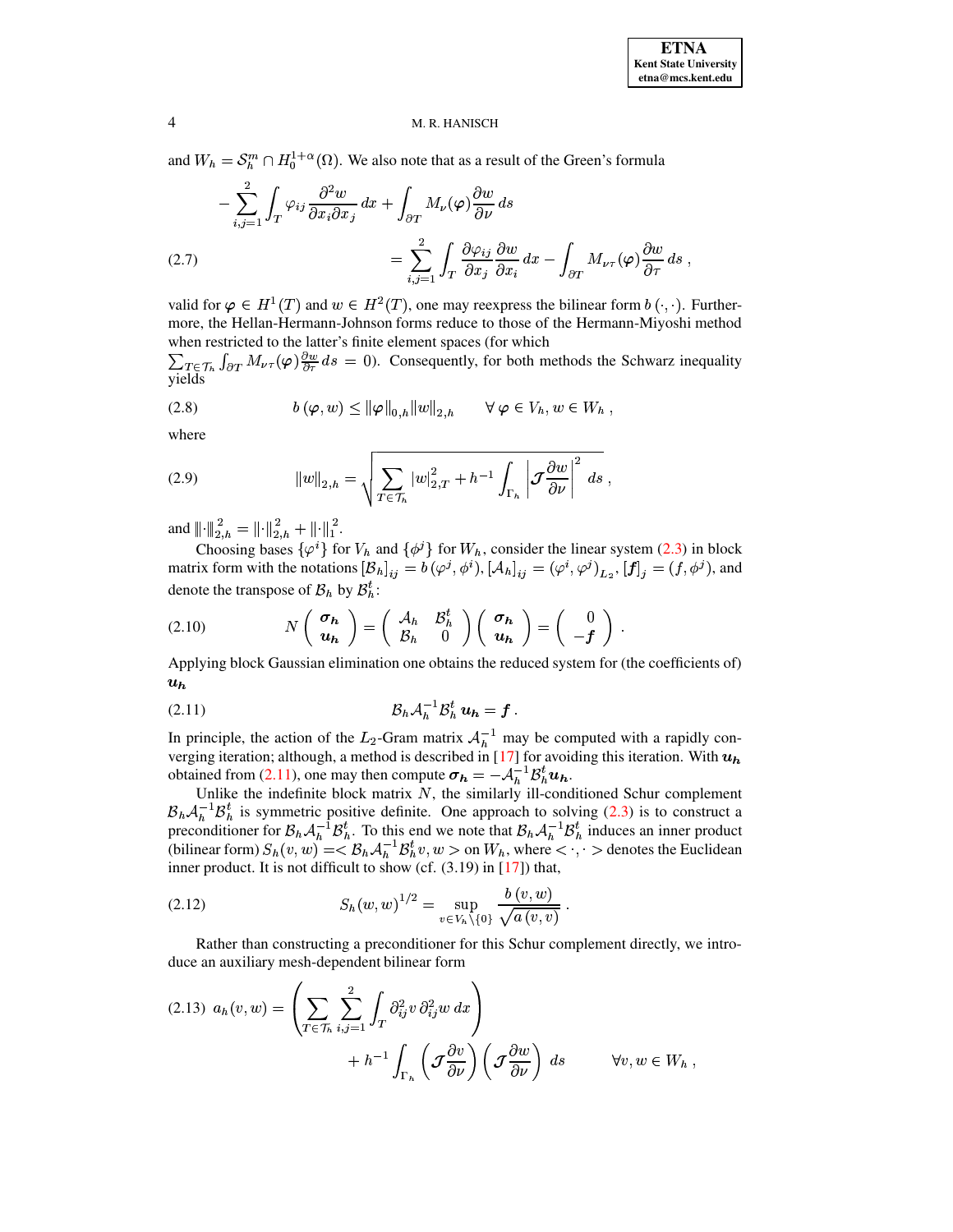#### MIXED METHOD TWO-LEVEL SCHWARZ PRECONDITIONERS

and operators  $A_h: W_h \to W_h$ , and  $S_h: W_h \to W_h$  defined by

$$
(2.14) \qquad (A_h v, w)_h = a_h(v, w) \qquad \forall \ v, w \in W_h
$$

$$
(2.15) \qquad (S_h v, w)_h = S_h(v, w) \qquad \forall \ v, w \in W_h
$$

We also note that,

<span id="page-4-2"></span>

and by virtue of the quasiuniformity of  $\mathcal{T}_h$ , standard inverse properties, and Lemma 2 from  $\left[2\right]$ 

<span id="page-4-3"></span>(2.17) 
$$
||w||_{2,h} \leq C h^{-2} ||w||_0 \quad \forall w \in \mathcal{S}_h^m
$$

In the next Theorem we prove that  $A_h$  and  $S_h$  are spectrally equivalent, and hence a preconditioner for  $A_h$ , such as the one described in §3, also preconditions the Schur complement operator  $S_h$ . By virtue of (2.12), proving this spectral equivalence will be tantamount to proving one of the so-called inf-sup conditions (in terms of the mesh-dependent norms  $\|\cdot\|_{0, h}$  and  $\|\cdot\|_{2, b}$ ). Such a proof is given for convex  $\Omega$  in [2]. We shall generalize this proof to possibly non-convex polygons whose triangulation  $\mathcal{T}_h$  can be extended to a regular and quasiuniform triangulation  $\mathcal{T}_h$  of a larger *convex* polygonal domain  $\Omega \supset \Omega$  (while retaining the same mesh diameters). The following result concerning the norm

(2.18) 
$$
\|\varphi\|_{0,h} = \sqrt{\int_{\Omega} |\varphi|^2 dx + h \int_{\Gamma_h} |\varphi|^2 ds}
$$

<span id="page-4-0"></span>(see the proof of Lemma 1 in  $[2]$ ), will also be needed

LEMMA 2.1. There is a constant  $C$  such that,

(2.19) 
$$
\|\varphi\|_{0,h} \le C \|\varphi\|_{0}
$$

for all  $\varphi$  such that,  $\varphi|_T \in \mathcal{P}_m(T)$ ,  $\forall T \in \mathcal{T}_h$ .

Consequently,  $\|\varphi\|_{0,h} \leq C \sqrt{a(\varphi,\varphi)}$ , and the same result holds for Hermann-Miyoshi and Hellan-Hermann-Johnson elements  $\varphi = (\varphi_{ij})$  since  $\|\varphi\|_{0,h}^2 \leq \sum_{i,j} \|\varphi_{ij}\|_{0,h}^2$ . We define

$$
\tilde{S}_h^m = \left\{ v \in C^0(\overline{\Omega}) : v|_T \in \mathcal{P}_m(T) \ \forall T \in \tilde{\mathcal{T}}_h, \text{ and } \int_{\tilde{\Omega}} v \, dx = 0 \right\} .
$$

THEOREM 2.2. If the triangulation  $\mathcal{T}_h$  can be extended to  $\mathcal{T}_h$  as described above, then the Schur complement form  $S_h(\cdot, \cdot)$ , and the mesh-dependent form  $a_h(\cdot, \cdot)$  are spectrally equivalent, i.e. there exist constants  $C_1$  and  $C_2$ , independent of h, such that,

<span id="page-4-1"></span>
$$
(2.20) \tC_1 a_h(w, w) \le S_h(w, w) \le C_2 a_h(w, w) \t\forall w \in W_h
$$

*Proof.* First, by the Schwarz inequality

(2.21) 
$$
|b(\varphi, w)| \le C \|\varphi\|_{0,h} \|w\|_{2,h}
$$

where  $\left\|\cdot\right\|_{0,h}$  is the choice appropriate for the given method, cf. (2.8). Then since  $\left\|\varphi\right\|_{0,h} \leq$  $C \sqrt{a(\varphi, \varphi)}$  follows from Lemma 2.1 as noted above, dividing by  $\|\varphi\|_{0,h}$  and using (2.12) yields the righthand inequality in (2.20). It follows that  $\|\cdot\|_{2,h}$  is a norm on  $W_h$ .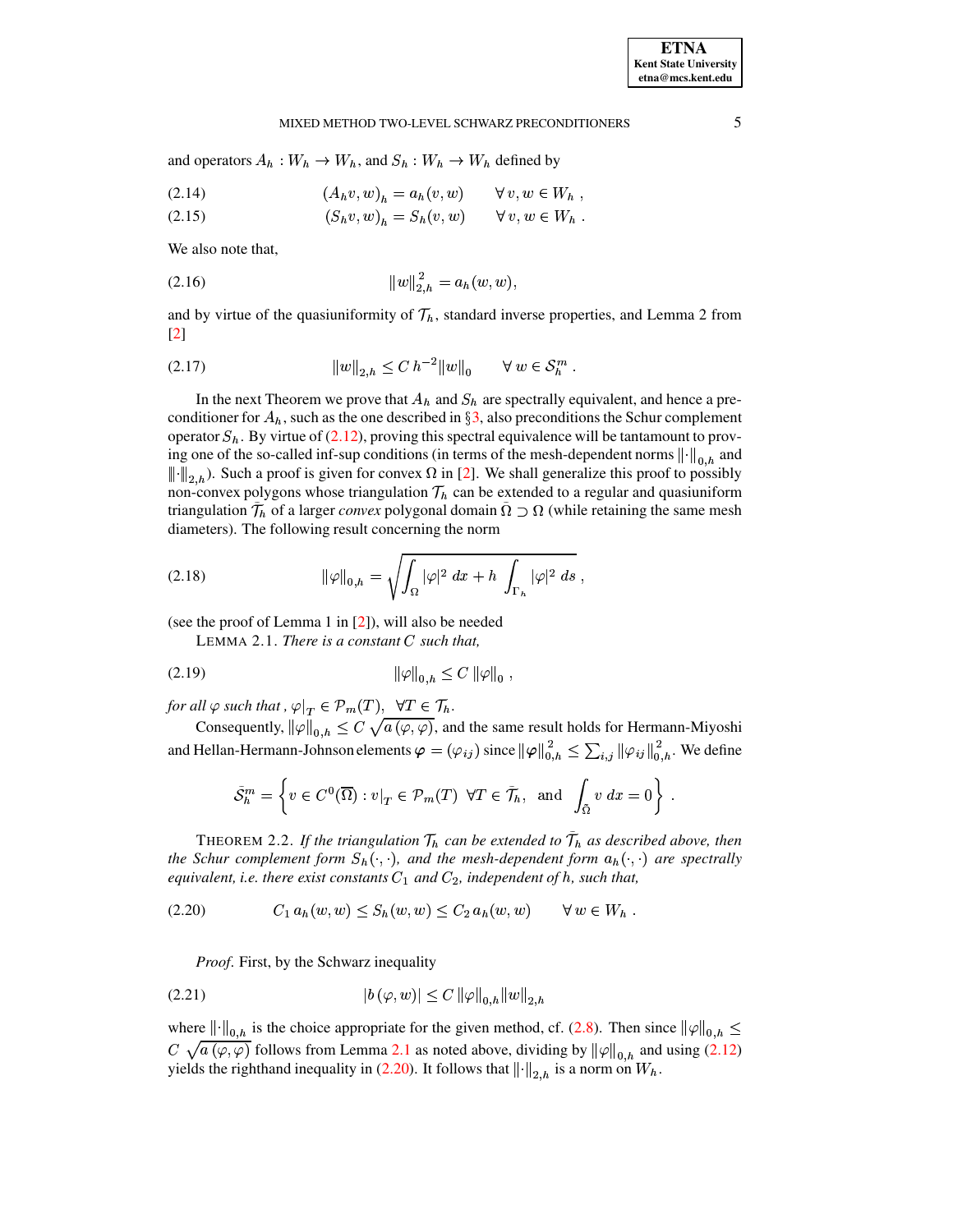For the lefthand inequality, consider first the Ciarlet-Raviart method. For each  $w \in W_h$ we extend by zero from  $\Omega$  to  $\Omega$ , and setting  $e = \int_{\Omega} w \, dx / |\Omega|$ , we define  $\tilde{w} = w - e \in \mathcal{S}_h^m$ . Then there exists  $\tilde{v} \in \mathcal{S}_h^m$  such that,

<span id="page-5-1"></span>(2.22) 
$$
\int_{\tilde{\Omega}} \tilde{v} \xi \, dx = \int_{\tilde{\Omega}} \nabla \tilde{w} \cdot \nabla \xi \, dx \qquad \forall \xi \in \tilde{\mathcal{S}}_h^m.
$$

Note that, with  $v = \tilde{v}|_{\Omega}$ 

<span id="page-5-2"></span>
$$
||v||_{0,\Omega} \le ||v||_{0,h,\Omega} \le ||\tilde{v}||_{0,h,\tilde{\Omega}}.
$$

Setting  $\xi = \tilde{v}$  in [\(2.22\)](#page-5-1) and using Lemma [2.1,](#page-4-0)

<span id="page-5-3"></span>
$$
(2.24) \tC \|\tilde{v}\|_{0,h,\tilde{\Omega}}^2 \leq \int_{\tilde{\Omega}} \tilde{v}^2 dx = \int_{\tilde{\Omega}} \nabla \tilde{w} \cdot \nabla \tilde{v} dx \leq |b(v,w)|.
$$

Using estimates for the Neumann projection on  $\tilde{\Omega}$  and its piece-wise linear interpolant, along with the regularity available on the convex  $\Omega$ , it is shown in Lemma 5 of [\[2\]](#page-14-17) that,

<span id="page-5-4"></span> b <sup>i</sup> ¹½) <sup>U</sup> <sup>i</sup> (2.25) <sup>h</sup>

Then since  $||w||_{2,h,\Omega}^2 = ||\tilde{w}||_2^2$  $\sum_{i=1}^{3} h_{i} \Omega_{i} = ||\tilde{w}||_{2,h,\tilde{\Omega}}^{2} \leq ||\tilde{w}||_{2,h,\tilde{\Omega}}^{2}$  $\sum_{i=2, h, \tilde{\Omega}}^2 \leq ||\tilde{w}||_{2, h, \tilde{\Omega}}^2$ , combining [\(2.23\)](#page-5-2), [\(2.24\)](#page-5-3), and [\(2.25\)](#page-5-4) yields

<span id="page-5-5"></span>
$$
(2.26) \t C \|v\|_{0,\Omega} \|w\|_{2,h,\Omega} \leq C \|\tilde{v}\|_{0,h,\tilde{\Omega}}^2 \leq \int_{\Omega} \nabla w \cdot \nabla v \, dx \leq |b(v,w)|.
$$

By  $(2.16)$  and  $(2.12)$ , the lefthand inequality in  $(2.20)$  follows for the Ciarlet-Raviart method after dividing [\(2.26\)](#page-5-5) by  $||v||_{0,\Omega} = \sqrt{a(v,v)}$ .

In the case of the Hermann-Miyoshi and Hellan-Hermann-Johnson methods, for each  $w \in W_h$  we first associate  $v \in S_h^m$  satisfying [\(2.26\)](#page-5-5), then define  $\mathbf{v} = \begin{pmatrix} v & v \\ 0 & v \end{pmatrix}$ . For this choice of **v**, it follows from the Green's formula [\(2.7\)](#page-3-3) that  $b(\mathbf{v}, w)$  reduces to  $\int_{\Omega} \nabla w$ .  $v~dx$  in both cases. Furthermore,  $\sqrt{a\,({\bf v},{\bf v})}=\sqrt{\sum_{i,j}\|v_{ij}\|_0^2}\leq \sqrt{2}\|v\|_0,$  and the proof is completed again by combining  $(2.26)$  and  $(2.12)$ .  $||v_{ij}||_0^2 \leq \sqrt{2}||v||_0$ , and the proof is

<span id="page-5-0"></span>**3. Two-level analysis.** In this section we describe a two-level additive Schwarz preconditioner,  $B$ , for  $A_h$ , and hence also for the spectrally equivalent Schur complement operators obtained for any of the three mixed methods described in  $\S$ [2.](#page-1-0) We then show that the condition number of  $BA<sub>h</sub>$  is bounded independent of mesh sizes and the number of subdomains, provided there is sufficient overlap (cf. Theorem [3.1\)](#page-7-0).

We shall assume that  $\Omega = \bigcup_{j=1}^{J} \Omega_j$  is a partitioning into overlapping open subdomains and that  $\mathcal{T}_H$  is a quasiuniform triangulation of  $\Omega$  for which  $\mathcal{T}_h$  is a finer subdivision that is also aligned with each  $\Omega_i$ . We further assume the existence (see [\[10\]](#page-14-25)) of a  $C^{\infty}$  partition of unity,  $\theta_1, \theta_2, \ldots, \theta_J$  satisfying

<span id="page-5-6"></span>(3.1) 
$$
\theta_j = 0 \qquad \text{on } \Omega \setminus \Omega_j ,
$$

(3.2) 
$$
\sum_{j=1}^{J} \theta_j = 1 \quad \text{on } \overline{\Omega},
$$

(3.3) 
$$
\|\nabla \theta_j\|_{\infty} \leq \frac{C}{\delta}, \qquad \|\nabla^2 \theta_j\|_{\infty} \leq \frac{C}{\delta^2},
$$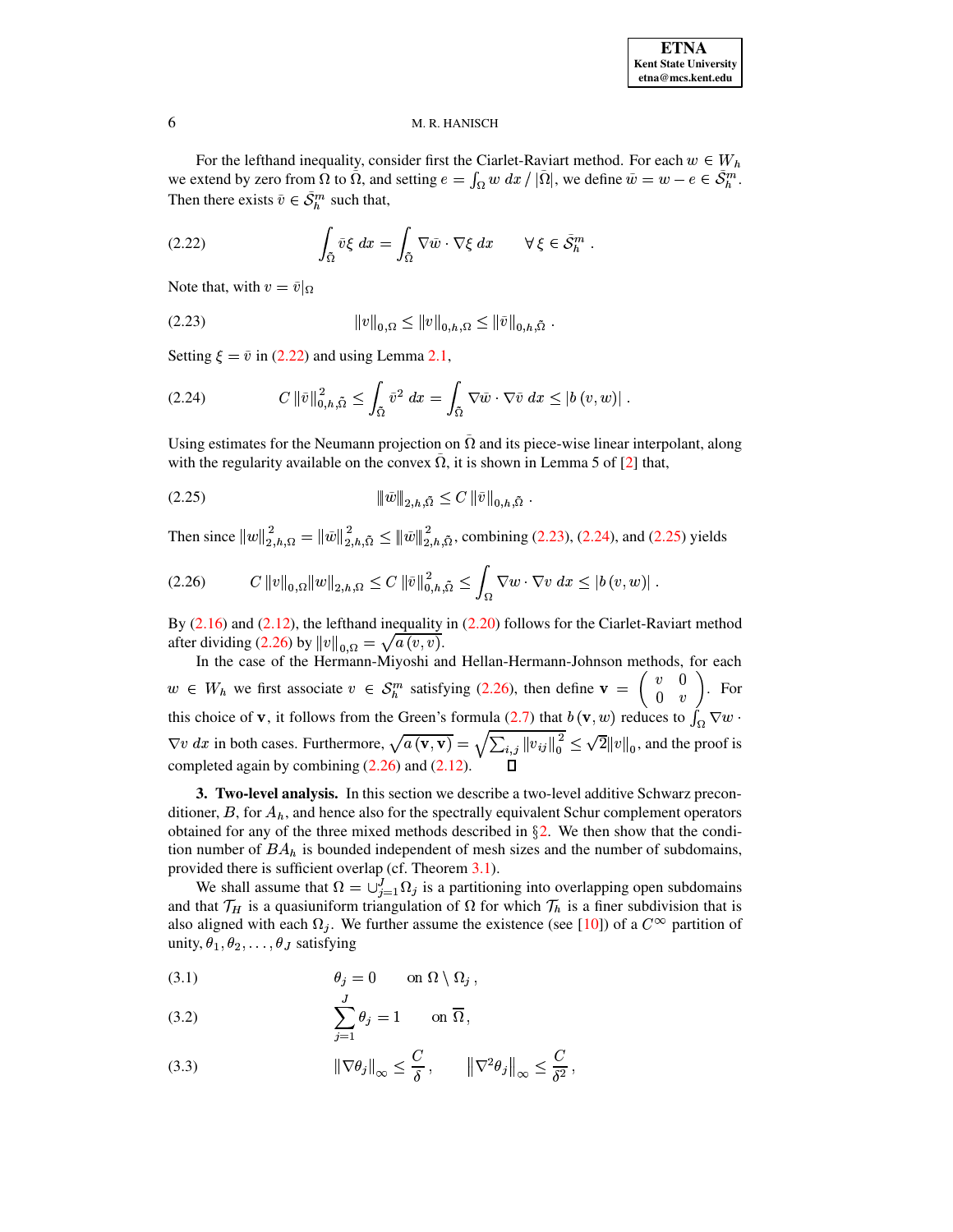| <b>ETNA</b>                  |
|------------------------------|
| <b>Kent State University</b> |
| etna@mcs.kent.edu            |

#### MIXED METHOD TWO-LEVEL SCHWARZ PRECONDITIONERS

where  $0 < h \le C_1 \delta$  and  $0 < \delta \le C_2 H$ . Let  $W_j$  be the subspace of  $W_h$  whose members vanish except at nodes interior to  $\Omega_j$ , and let  $W_H$ , (equipped with an inner product  $(\cdot, \cdot)_H$ ) denote the finite element space associated with  $\mathcal{T}_H$  and taking zero values at boundary nodes. Furthermore, we denote by  $\overline{N}_c$  the maximum number of overlaps for the *closures* of the subdomains  $\Omega_j$ , which we assume to be independent of h, H,  $\delta$ , and J.

We define  $||w||_{2,H}$  and  $a_H(v, w)$  in analogy with (2.9) and (2.13). With  $\mathcal{T}_{h,j} = \{T | T \in$  $\mathcal{T}_h, T \subset \Omega_j$  and  $\Gamma_j = \bigcup \partial T$  we also define  $T \in \mathcal{T}_{h,i}$ 

(3.4) 
$$
||w||_{2,j} = \sqrt{\sum_{T \in \mathcal{T}_{h,j}} |w|_{2,T}^2 + h^{-1} \int_{\Gamma_j} \left| \mathcal{J} \frac{\partial w}{\partial \nu} \right|^2 ds}
$$

In order to construct the preconditioner B we first define four discrete operators  $A_H$ :  $W_H \rightarrow W_H$ ,  $A_j: W_j \rightarrow W_j$ ,  $Q_j: W_h \rightarrow W_j$ , and  $P_j: W_h \rightarrow W_j$  by

<span id="page-6-2"></span>
$$
(3.5) \qquad (A_H v, w)_H = a_H(v, w) \qquad \forall v, w \in W_H
$$

(3.6) 
$$
(A_j v, w)_h = a_h(v, w) \quad \forall v, w \in W_j,
$$

$$
(3.7) \qquad (Q_j v, w)_h = (v, w)_h \qquad \forall v \in W_h, w \in W_j ,
$$

$$
(3.8) \t\t ah(Pjv, w) = ah(v, w) \t\t \forall v \in Wh, w \in Wj
$$

We shall also construct an intergrid transfer operator  $I_H^h : W_H \to W_h$ , and will consider the two adjoints  $I_h^H : W_h \to W_H$  and  $P_h^H : W_h \to W_H$  defined by

<span id="page-6-1"></span>

$$
(3.10) \t a_H(P_h^H v, w) = a_h(v, I_H^h w) \t \forall v \in W_h, w \in W_H
$$

The operator  $I_h^H$  makes use of an intermediate mapping to quintic Argyris elements and is defined in  $\S 4$ .

Additionally, we require positive definite operators  $R_H$  and  $R_j$ , symmetric with respect to  $(\cdot, \cdot)_H$  and  $(\cdot, \cdot)_h$ , respectively, which are approximate solvers for  $A_H$  and  $A_j$ . We denote

$$
(3.11) \t\t \t\t \omega_0 = \min \left( \lambda_{\min}(R_H A_H), \lambda_{\min}(R_1 A_1), \ldots, \lambda_{\min}(R_J A_J) \right),
$$

$$
(3.12) \t\t \omega_1 = \max(\lambda_{\max}(R_H A_H), \lambda_{\max}(R_1 A_1), \ldots, \lambda_{\max}(R_J A_J))
$$

and observe that if, for example,  $R_H$  and  $R_j$  are chosen to be appropriate multigrid preconditioners for the corresponding Schur complements, then  $\omega_1/\omega_0$  is bounded independent of  $h, H, \delta$ , and J, (cf. [17]).

The two-level additive Schwarz preconditioner  $B$  is then defined as in [4] by

(3.13) 
$$
B = I_H^h R_H I_h^H + \sum_{j=1}^J R_j Q_j
$$

It is not difficult to show that  $A_H P_h^H = I_h^H A_h$  and  $A_j P_j = Q_j A_h$  so that,

<span id="page-6-0"></span>(3.14) 
$$
BA_h = I_H^h R_H I_h^H A_h + \sum_{j=1}^J R_j Q_j A_h
$$

$$
= I_H^h R_H A_H P_h^H + \sum_{j=1}^J R_j A_j P_j
$$

 $\overline{7}$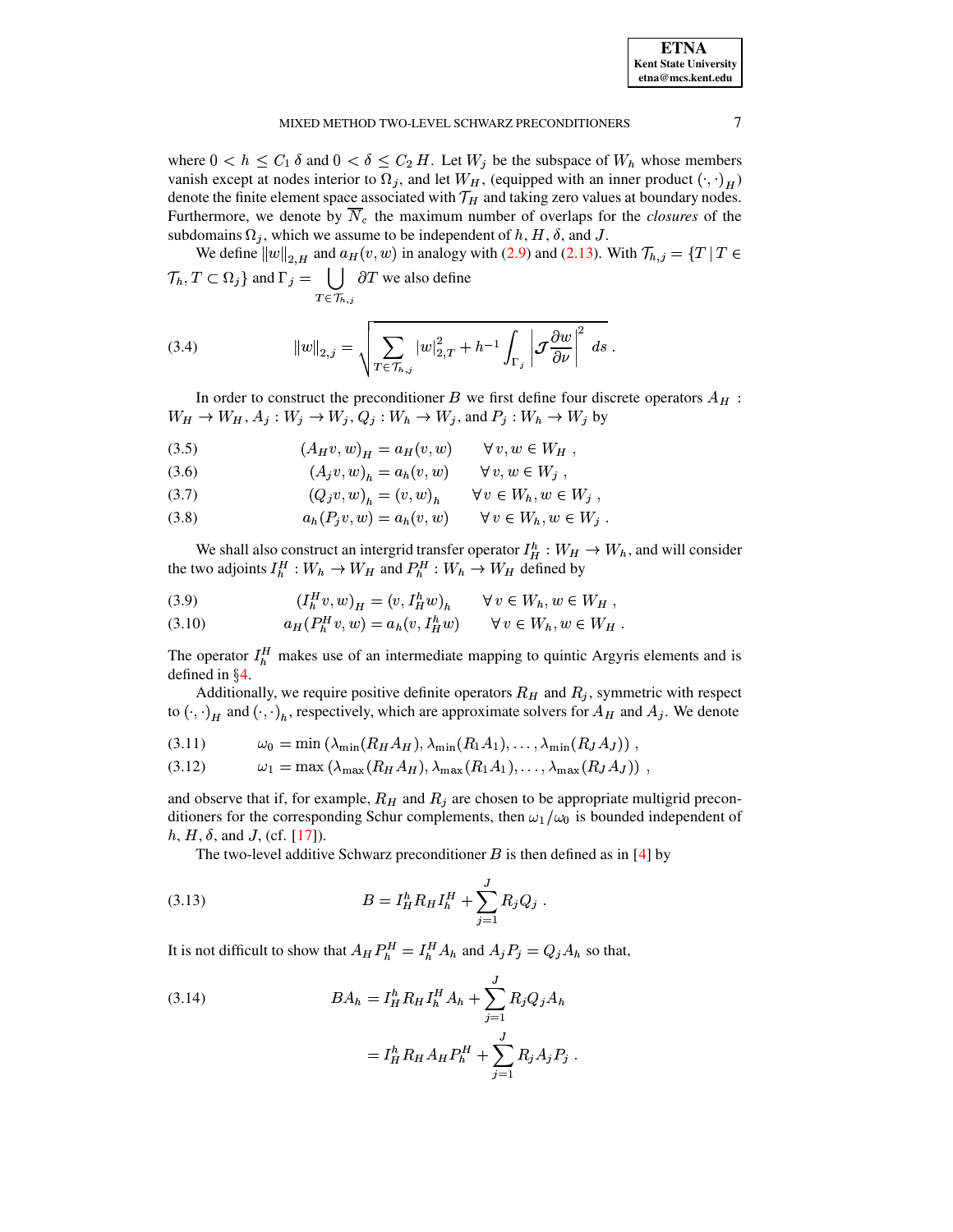As in [\[4\]](#page-14-3) we rely on four pairs of assumptions to bound the condition number of  $BA<sub>h</sub>$ . The first two of these are:

**A.1a** 
$$
\left\| \int_H^h w \right\|_{2,h} \leq C \|w\|_{2,H}
$$
  $\forall w \in W_H$ ,

**A.1b** 
$$
|I_H^h w - w|_l \leq CH^{2-l} ||w||_{2,H}
$$
  $\forall w \in W_H, 0 \leq l \leq 1$ ,

**A.2a** 
$$
\sqrt{a_h(w, w)} \text{ (resp. } \sqrt{a_H(w, w)} \text{) is equivalent to } ||w||_{2,h} \text{ (resp. } ||w||_{2,H})
$$

$$
\forall w \in W_h \text{ (resp. } w \in W_H),
$$

**A.2b**  $a_h(v, w) \leq C ||v||_{2,j} ||w||_{2,k}$  $1.11111$  $||w||_{2,k}$   $\forall v \in$  $i_2, h$   $\forall v \in W_h, w \in W_j$ .

Furthermore, we posit the existence of an additional intergrid transfer operator  $J_h^H : W_h \to$  $W_H$  satisfying

**A.3a**  $||J_h^H w||_{2,H} \leq C ||w||_{2,h} \quad \forall w \in$  $i_2, h$   $\forall w \in W_h$ , **A.3b**  $|J_h^H w - w|_l \leq C H^{2-l} ||w||_{2,h} \qquad \forall w \in$  $\forall w \in W_h, \quad 0 \leq l \leq 1,$ and

 $\mathbf{A.4a} \qquad \left\| \Pi_h(\lambda w) \right\|_{2,j} \leq C \|\lambda w\|_{2,j} \qquad \forall \ w \in \mathcal{S}_h^m, \lambda \in \mathcal{S}_h^1\ ,$ 

**A.4b**  $\|\Pi_h(gv)\|_{0,T} \leq C \|g\|_{\infty} \|v\|_{0,T}$   $||v||_{0,T}$   $\forall T \in \mathcal{T}_h, v \in \mathcal{P}_m(T), g \in C^{\infty}(T),$ where  $\Pi_h$  is the nodal interpolation operator associated with  $S_h^m$ , and C depends only on the

minimum angle in  $\mathcal{T}_h$ . For assumption A.2a we actually have an equality,  $(2.16)$ . The proof of A.2b follows from the Schwarz inequality applied to the integral formulation [\(2.13\)](#page-3-5) for  $a_h(v, w)$ , on accounting for the support of  $w \in W_j$ . Note that  $||w||_{2,i}$  depends o  $v_{2,j}$  depends on  $v|_T$  also for triangles  $T$ *adjacent* to  $\Omega_j$  through the term  $h^{-1} \int_{\Gamma_j} |\mathcal{J}^{\frac{\partial v}{\partial \nu}}|^{2} ds$ . Assumption in the next section. Assumption A.4a is a consequence of the  $\frac{\partial v}{\partial x}$   $\int$  ds. **consequen**  $\sim$  ds. Assumptions A.1 and A.3 are proved in the next section. Assumption  $A \cdot 4a$  is a consequence of the equivalence of the discrete  $L_2$ -norm,  $C_1 ||v||_{0,T}^2 \leq |T| \sum_{n_i} v(n_i)^2 \leq C_2 ||v||_{0,T}^2$ . Finally, Assumption A.4b is proved using inverse properties, a trace inequality, and a standard scaling argument like that used for Lemma 4 in [\[2\]](#page-14-17). With these assumptions, one may prove the following:

<span id="page-7-0"></span>THEOREM 3.1. *Given a partition of unity satisfying* [\(3.1\)](#page-5-6)–[\(3.3\)](#page-5-6), and assuming  $A.1 - 4$ *we have*

$$
\frac{\lambda_{\max}(BA_h)}{\lambda_{\min}(BA_h)} \leq C \frac{\omega_1}{\omega_0} \overline{N}_c^2 \left(1 + \left(\frac{H}{\delta}\right)^4\right) .
$$

*Proof.* We first estimate  $\lambda_{\text{max}}(BA_h)$ . By virtue of [\(3.14\)](#page-6-0), [\(3.10\)](#page-6-1), and the properties of  $R_H A_H$  and  $R_i A_j$ 

<span id="page-7-1"></span>(3.15) 
$$
a_h(BA_h w, w) = a_H(R_H A_H P_h^H w, P_h^H w) + \sum_{j=1}^J a_h(R_j A_j P_j w, P_j w) \leq \omega_1 \left[ a_H(P_h^H w, P_h^H w) + \sum_{j=1}^J a_h(P_j w, P_j w) \right].
$$

By  $(3.10)$ , the Schwarz inequality,  $(A.2a)$ , and  $(A.1a)$ 

<span id="page-7-2"></span>(3.16) 
$$
a_H(P_h^H w, P_h^H w) = a_h(w, I_H^h P_h^H w)
$$
  
\n
$$
\le a_h(w, w)^{1/2} a_h(I_H^h P_h^H w, I_H^h P_h^H w)^{1/2}
$$
  
\n
$$
\le a_h(w, w)^{1/2} C \left\| P_h^H w \right\|_{2,H}
$$
  
\n
$$
\le C a_h(w, w)^{1/2} a_H (P_h^H w, P_h^H w)^{1/2}
$$
  
\n
$$
\le C^2 a_h(w, w).
$$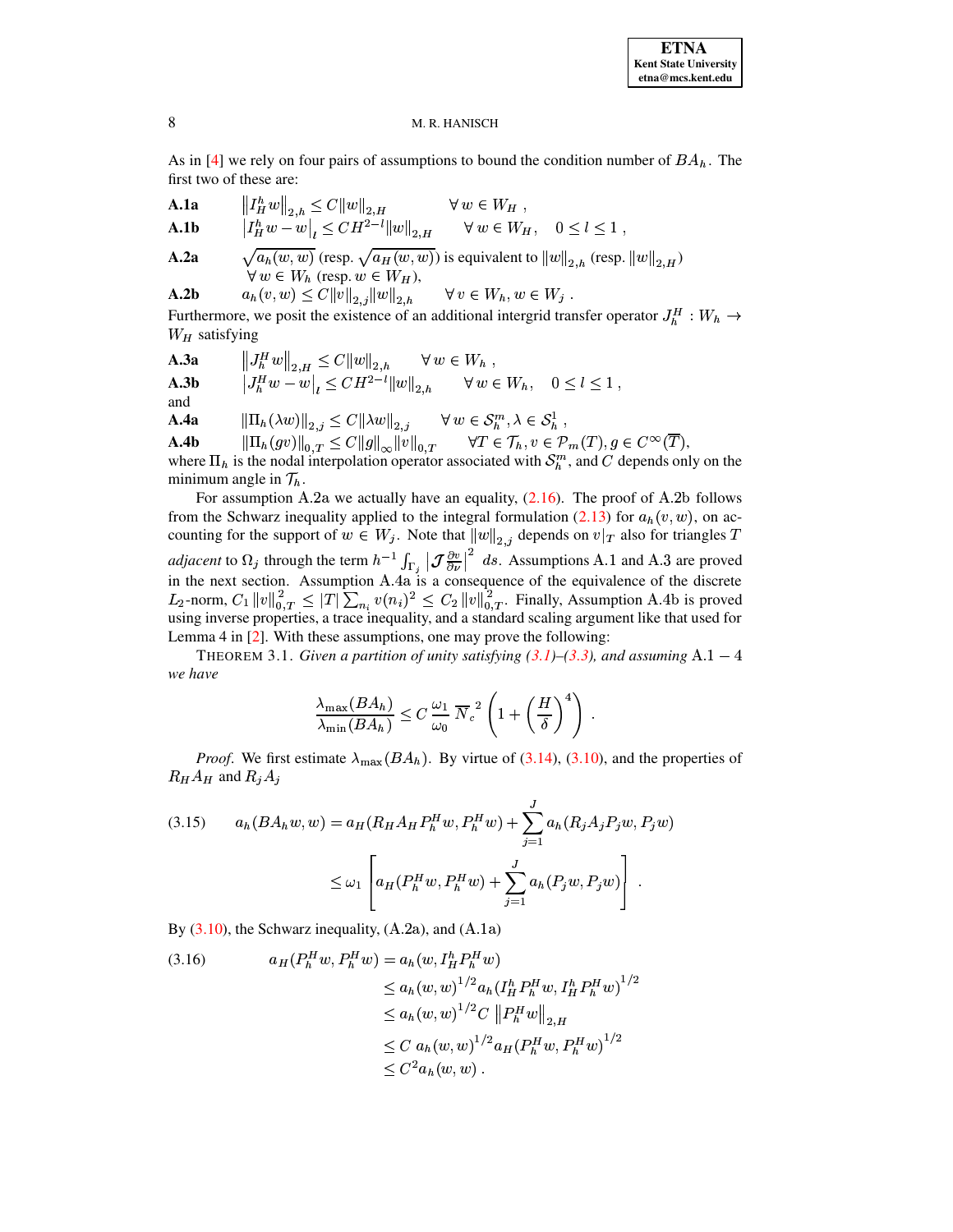#### MIXED METHOD TWO-LEVEL SCHWARZ PRECONDITIONERS

Furthermore, by  $(3.8)$  and  $(A.2)$ 

<span id="page-8-0"></span>(3.17) 
$$
a_h(P_j w, P_j w) = a_h(w, P_j w) \leq \|w\|_{2,j} \|P_j w\|_{2,h} \leq C \|w\|_{2,j} \sqrt{a_h(P_j w, P_j w)} \leq C^2 \|w\|_{2,j}^2
$$

Summing (3.17) over j, then combining with (3.15), (3.16), and since  $\sum_{j=1}^{J} ||w||_{2,j}^2 \le$  $\overline{N}_c\|w\|_{2,h}^{\,2}$  for  $w\in W_h,$  we find

$$
\lambda_{\max}(BA_h) \leq C \,\omega_1 \overline{N}_c \; .
$$

It remains to show that,

$$
\lambda_{\min}(BA_h) \ge \frac{C \omega_0}{\overline{N}_c \left(1 + \left(\frac{H}{\delta}\right)^4\right)}.
$$

This is a consequence of Lemmas 2.3 and 2.4 in  $[4]$  which in turn employ the ideas of Dryja and Widlund  $[10, 11]$ , (see also  $[23, 28]$ ). The proof of Lemma 2.4 needs no change here. However, the interelement boundary integral term in  $||w||_{2,h}$  requires one provide a slightly different argument than that found in Brenner's Lemma 2.3. This argument, which completes the proof of Theorem 3.1, is provided in the following Lemma 3.2.  $\Box$ 

<span id="page-8-1"></span>LEMMA 3.2. Given any  $v \in W_h$ , there exist  $v_0 \in W_H$  and  $v_j \in W_j$   $(1 \le j \le J)$  such that,

<span id="page-8-2"></span>(3.18) 
$$
v = I_H^h v_0 + \sum_{j=1}^J v_j
$$

and

<span id="page-8-3"></span>
$$
(3.19) \t a_H(v_0, v_0) + \sum_{j=1}^J a_h(v_j, v_j) \le C \overline{N}_c \left( 1 + \left( \frac{H}{\delta} \right)^4 \right) a_h(v, v).
$$

*Proof.* As in [4] we let  $v_0 = J_h^H v$ ,  $w = v - I_H^h v_0$ , and  $v_j = \Pi_h(\theta_j w)$ , where  $\Pi_h$  is the nodal interpolation operator of Assumption A.4. Then (3.18) holds. The following are simple consequences of  $A.1 - 3$  and the triangle inequality, (cf. (2.31) in [4])

<span id="page-8-4"></span>
$$
(3.20) \t\t a_H(v_0, v_0) \le C a_h(v, v),
$$

$$
(3.21) \t\t ah(w, w) \leq C ah(v, v), \t and
$$

$$
(3.22) \t\t ||w||_0 + H |w|_1 \leq C H^2 \sqrt{a_h(v,v)}.
$$

It remains to show that,

<span id="page-8-6"></span>
$$
(3.23) \t a_h(v_j, v_j) \le C \left( ||w||_{2,j}^2 + \delta^{-2} |w|_{1,\Omega_j}^2 + \delta^{-4} ||w||_{0,\Omega_j}^2 \right) ,
$$

and hence

<span id="page-8-5"></span>
$$
(3.24) \qquad \sum_{j=1}^{J} a_h(v_j, v_j) \leq C \, \overline{N}_c \, \left( a_h(w, w) + \delta^{-2} |w|_1^2 + \delta^{-4} ||w||_0^2 \right) \, .
$$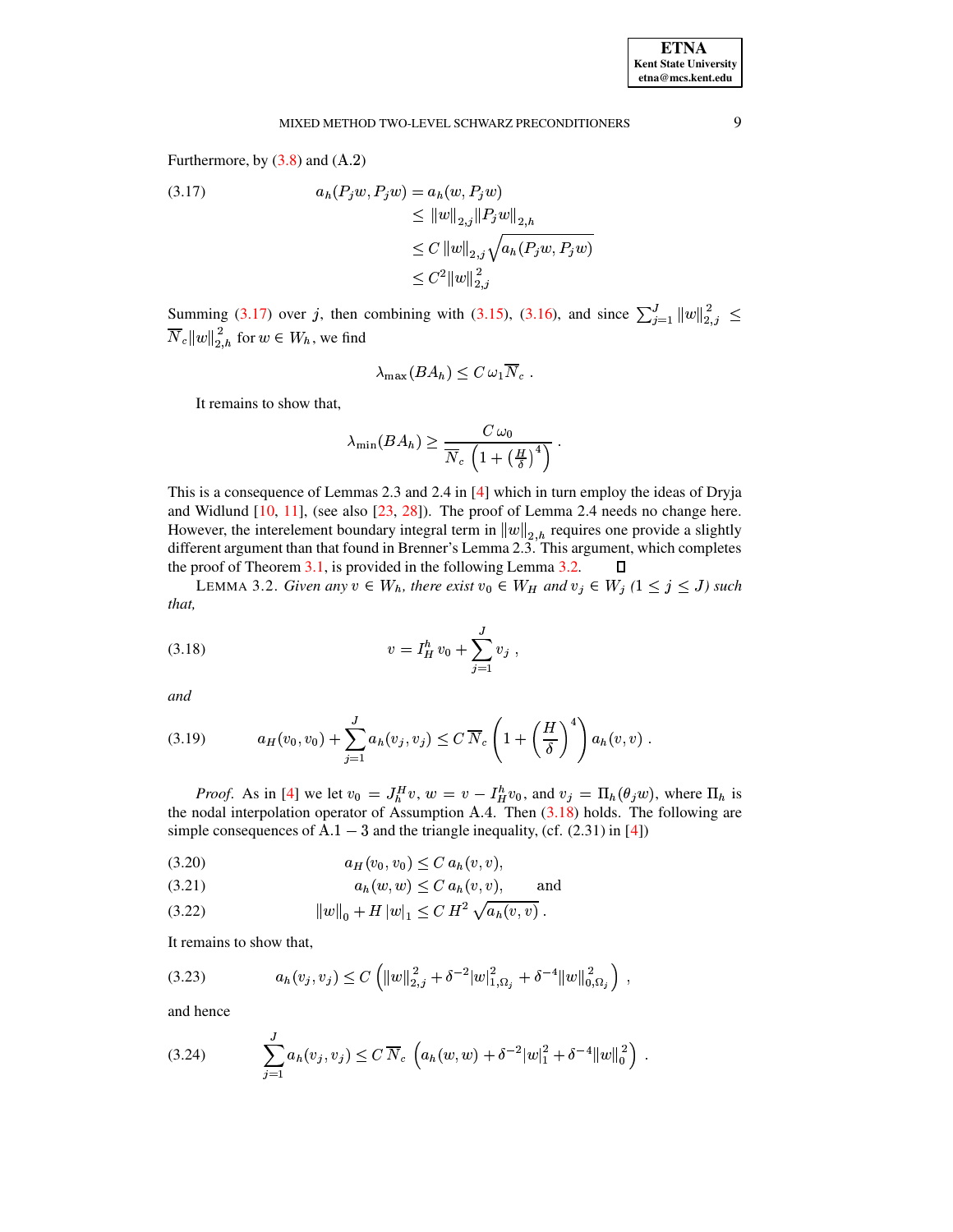Then  $(3.19)$  follows on combining  $(3.20)$ – $(3.24)$ .

We shall employ the piecewise-linear interpolant  $\tilde{\theta}_j$  of  $\theta_j$ , which satisfies on each triangle  $\boldsymbol{T}$ 

<span id="page-9-0"></span>
$$
(3.25) \t\t\t\t\left\|\tilde{\theta_j}\right\|_{\infty,T} \leq \left\|\theta_j\right\|_{\infty,T}, \t\t\t\t\left\|\nabla\tilde{\theta_j}\right\|_{\infty,T} \leq C\left\|\nabla\theta_j\right\|_{\infty,T},
$$

and

<span id="page-9-1"></span>
$$
(3.26) \t\t\t \left\|\theta_j - \tilde{\theta}_j\right\|_{\infty,T} + h\left\|\nabla(\theta_j - \tilde{\theta}_j)\right\|_{\infty,T} \leq C \; h^2 \left\|\nabla^2 \theta_j\right\|_{\infty,T},
$$

where C depends only on the minimum angle of  $\mathcal{T}_h$ . Combining the Schwarz inequality, the inverse property (2.17) for  $\|\cdot\|_{2,h}$ , A.4, (3.25), (3.26), and (3.3), one obtains

<span id="page-9-3"></span>
$$
||v_j||_{2,j}^2 = ||\Pi_h(\theta_j w)||_{2,j}^2
$$
  
\n
$$
= ||\Pi_h(\tilde{\theta}_j w) + \Pi_h((\theta_j - \tilde{\theta}_j)w)||_{2,j}^2
$$
  
\n
$$
\leq 2 (||\Pi_h(\tilde{\theta}_j w)||_{2,j}^2 + ||\Pi_h((\theta_j - \tilde{\theta}_j)w)||_{2,j}^2)
$$
  
\n
$$
\leq C (||\tilde{\theta}_j w||_{2,j}^2 + h^{-4} ||\Pi_h((\theta_j - \tilde{\theta}_j)w)||_{0,\Omega_j}^2)
$$
  
\n
$$
\leq C h^{-1} \int_{\Gamma_j} |\mathcal{J} \frac{\partial}{\partial \nu} (\tilde{\theta}_j w)|^2 ds + C \sum_{T \in \mathcal{T}_{h,j}} |\tilde{\theta}_j w||_{2,T}^2
$$
  
\n
$$
+ C h^{-4} ||\Pi_h((\theta_j - \tilde{\theta}_j)w)||_{0,\Omega_j}^2
$$
  
\n
$$
\leq C h^{-1} \int_{\Gamma_j} |\mathcal{J} \frac{\partial}{\partial \nu} (\tilde{\theta}_j w)|^2 ds
$$
  
\n
$$
+ C \sum_{T \in \mathcal{T}_{h,j}} (||\tilde{\theta}_j||_{\infty,T} |w|_{2,T} + ||\nabla \tilde{\theta}_j||_{\infty,T} |w|_{1,T})^2
$$
  
\n
$$
+ C h^{-4} ||\theta_j - \tilde{\theta}_j||_{\infty,\Omega_j}^2 ||w||_{0,\Omega_j}^2)
$$
  
\n(3.27)  
\n
$$
\leq C h^{-1} \int_{\Gamma_j} |\mathcal{J} \frac{\partial}{\partial \nu} (\tilde{\theta}_j w)|^2 ds
$$
  
\n
$$
+ C \sum_{T \in \mathcal{T}_{h,j}} |w|_{2,T}^2 + \delta^{-2} |w|_{1,\Omega_j}^2 + \delta^{-4} ||w||_{0,\Omega_j}^2.
$$

In order to establish  $(3.23)$  and hence  $(3.24)$  we must show that,

(3.28) 
$$
h^{-1} \int_{\Gamma_j} \left| \mathcal{J} \frac{\partial}{\partial \nu} \left( \tilde{\theta}_j w \right) \right|^2 ds
$$

is appropriately bounded. To this end note that by the product rule, the Schwarz inequality, and since  $\mathcal{J} \frac{\partial \theta_j}{\partial \nu} \equiv 0$  on  $\Gamma_j$ ,

<span id="page-9-2"></span>
$$
\left| \mathcal{J} \frac{\partial}{\partial \nu} \left( \tilde{\theta}_{j} w \right) \right|^{2} \leq 2 \left| \tilde{\theta}_{j} \mathcal{J} \frac{\partial w}{\partial \nu} \right|^{2} + 2 \left| w \mathcal{J} \frac{\partial \tilde{\theta}_{j}}{\partial \nu} \right|^{2}
$$
\n
$$
\leq 2 \left| \tilde{\theta}_{j} \mathcal{J} \frac{\partial w}{\partial \nu} \right|^{2} + 2 \left| w \mathcal{J} \frac{\partial}{\partial \nu} \left( \tilde{\theta}_{j} - \theta_{j} \right) \right|^{2}
$$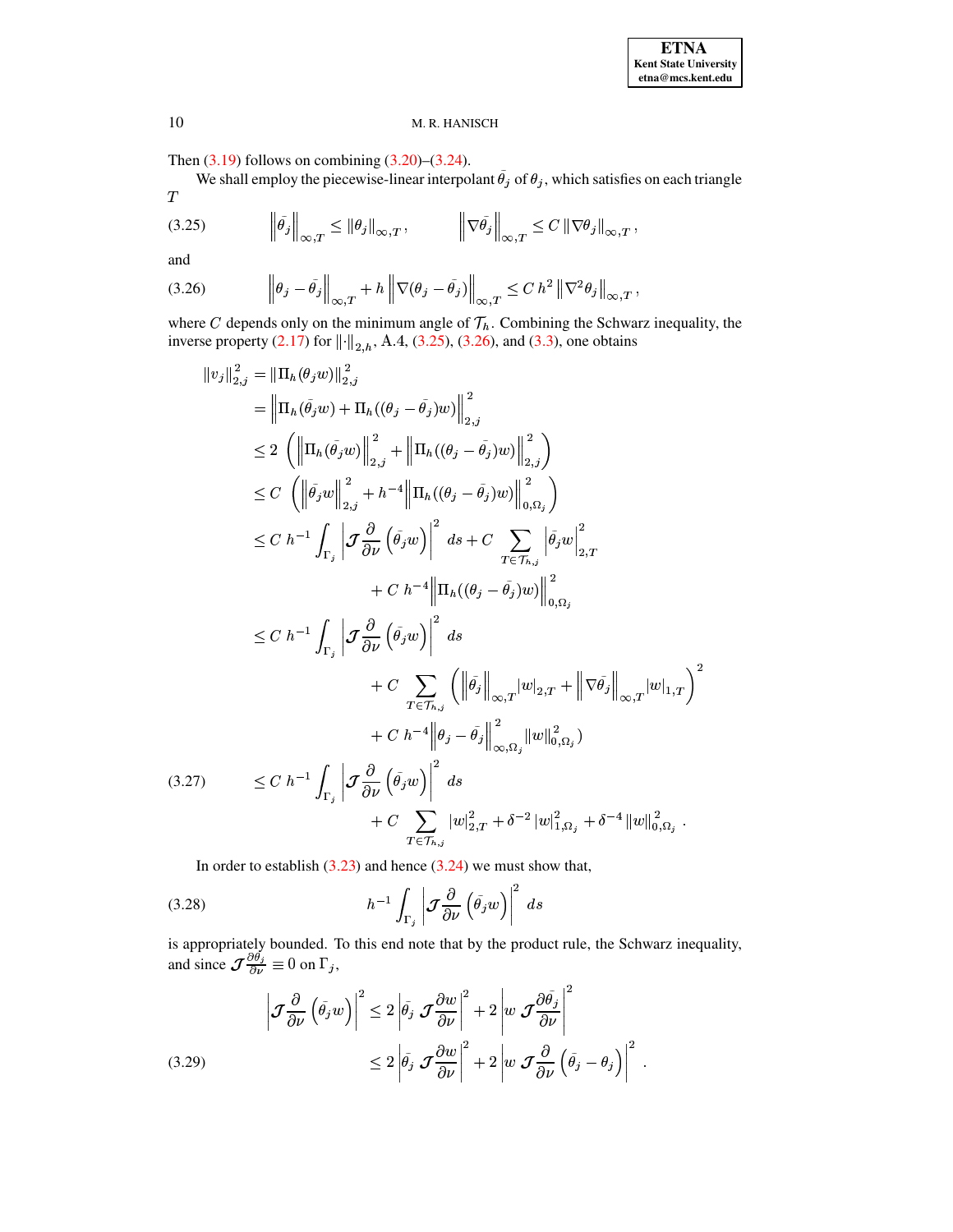Hence, by (3.29), (3.26), (3.25), (3.3), and Lemma 2.1,

<span id="page-10-1"></span>
$$
h^{-1} \int_{\Gamma_j} \left| \mathcal{J} \frac{\partial}{\partial \nu} \left( \tilde{\theta}_j w \right) \right|^2 ds
$$
  
\n
$$
\leq C h^{-1} \left( \left\| \tilde{\theta}_j \right\|_{\infty, \overline{\Omega}_j}^2 \int_{\Gamma_j} \left| \mathcal{J} \frac{\partial w}{\partial \nu} \right|^2 ds + \left\| \nabla(\theta_j - \tilde{\theta}_j) \right\|_{\infty, \overline{\Omega}_j}^2 \int_{\Gamma_j} |w|^2 ds \right)
$$
  
\n
$$
\leq C h^{-1} \int_{\Gamma_j} \left| \mathcal{J} \frac{\partial w}{\partial \nu} \right|^2 ds + C h \left\| \nabla^2 \theta_j \right\|_{\infty, \overline{\Omega}_j}^2 \int_{\Gamma_j} |w|^2 ds
$$
  
\n(3.30) 
$$
\leq C h^{-1} \int_{\Gamma_j} \left| \mathcal{J} \frac{\partial w}{\partial \nu} \right|^2 ds + C \delta^{-4} \|w\|_{0, \Omega_j}^2
$$

<span id="page-10-0"></span>Combining  $(3.27)$  and  $(3.30)$  gives  $(3.23)$ .

**4. Intergrid operators.** In this section we construct grid transfer operators  $I_H^h : W_H \to$  $W_h$  and  $J_h^H: W_h \to W_H$  for which properties A.1 and A.3 are subsequently proved. As is done by Brenner for Morley spaces in [4], we define  $I_H^h$  and  $J_H^H$  as compositions:

 $\Box$ 

$$
(4.1) \tI_H^h = F_h \circ E_H
$$

$$
(4.2) \t\t J_h^H = F_H \circ Q_h^H \circ E_l
$$

where  $E_h$  ( $E_H$ ) is a particular injection of the piecewise-polynomial space  $W_h$  ( $W_H$ ) into the  $C^1$ -quintic Argyris space, to be denoted  $\tilde{W}_h(\tilde{W}_H)$ , cf. [7],  $F_h(F_H)$  is the standard  $W_h$  nodal interpolation operator, and  $Q_h^H: W_h \to W_H$  is the  $L_2$ -orthogonal projection associated with the somewhat larger spaces

$$
\mathcal{W}_h = \left\{ w \in C^1(\overline{\Omega}) : w|_T \in \mathcal{P}_5(T) \quad \forall T \in \mathcal{T}_h \text{ and } w = \frac{\partial w}{\partial \nu} = 0 \text{ on } \partial \Omega \right\}
$$

 $(4.3)$ 

satisfying  $W_h \supseteq \tilde{W}_h$ , with  $W_H$  similarly defined.

More specifically, the operator  $E_h : W_h \to \tilde{W}_h$  (similarly  $E_H$ ) is defined by:

(a)  $(E_h w)(p_i) = w(p_i)$  at all internal vertices  $p_i \in \mathcal{T}_h$ , (b) for  $|\alpha| = 2$ ,  $(\partial^{\alpha} E_h w)(p_i) = 0$  at all internal vertices  $p_i \in \mathcal{T}_h$ , (c) for  $|\alpha| = 1$ ,  $(\partial^{\alpha} E_h w)(p_i) =$  average of values  $(\partial^{\alpha} w)(p_i)$ at all internal vertices  $p_i \in \mathcal{T}_h$ ,

<span id="page-10-2"></span> $(4.4)$ 

- (d)  $\left(\frac{\partial}{\partial \nu}E_h w\right)(m_j)$  = average of values  $\left(\frac{\partial}{\partial \nu}w\right)(m_j)$ at all internal midpoints  $m_i \in \mathcal{T}_h$ , and
- (e) nodal values of  $E_h w$  and its derivatives are zero on  $\partial \Omega$ .

This is essentially the same injection proposed for Morley spaces in [4], except for the average at each midpoint (4.4)(d) which is now needed since the normal derivative of  $w \in W_h$ typically jumps at edge midpoints. Of course the first derivative values of both Morley and  $C<sup>0</sup>$  piecewise-polynomial elements typically jump at each internal vertex as well, hence the average in  $(4.4)(c)$ .

<span id="page-10-3"></span>With  $I_H^h$  and  $J_H^H$  defined in this way, properties A.1 and A.3 are established with the aid of the following three lemmas, cf. [4].

LEMMA 4.1. For all  $w \in \mathcal{W}_h$ 

$$
(4.5) \t |Q_h^H w|_2 \le C|w|_2, \text{ and}
$$

(4.6) 
$$
\|w - Q_h^H w\|_0 + H|w - Q_h^H w|_1 \leq C H^2|w|_2.
$$

11

**ETNA Kent State University**  $etna@mcs. kent.edu$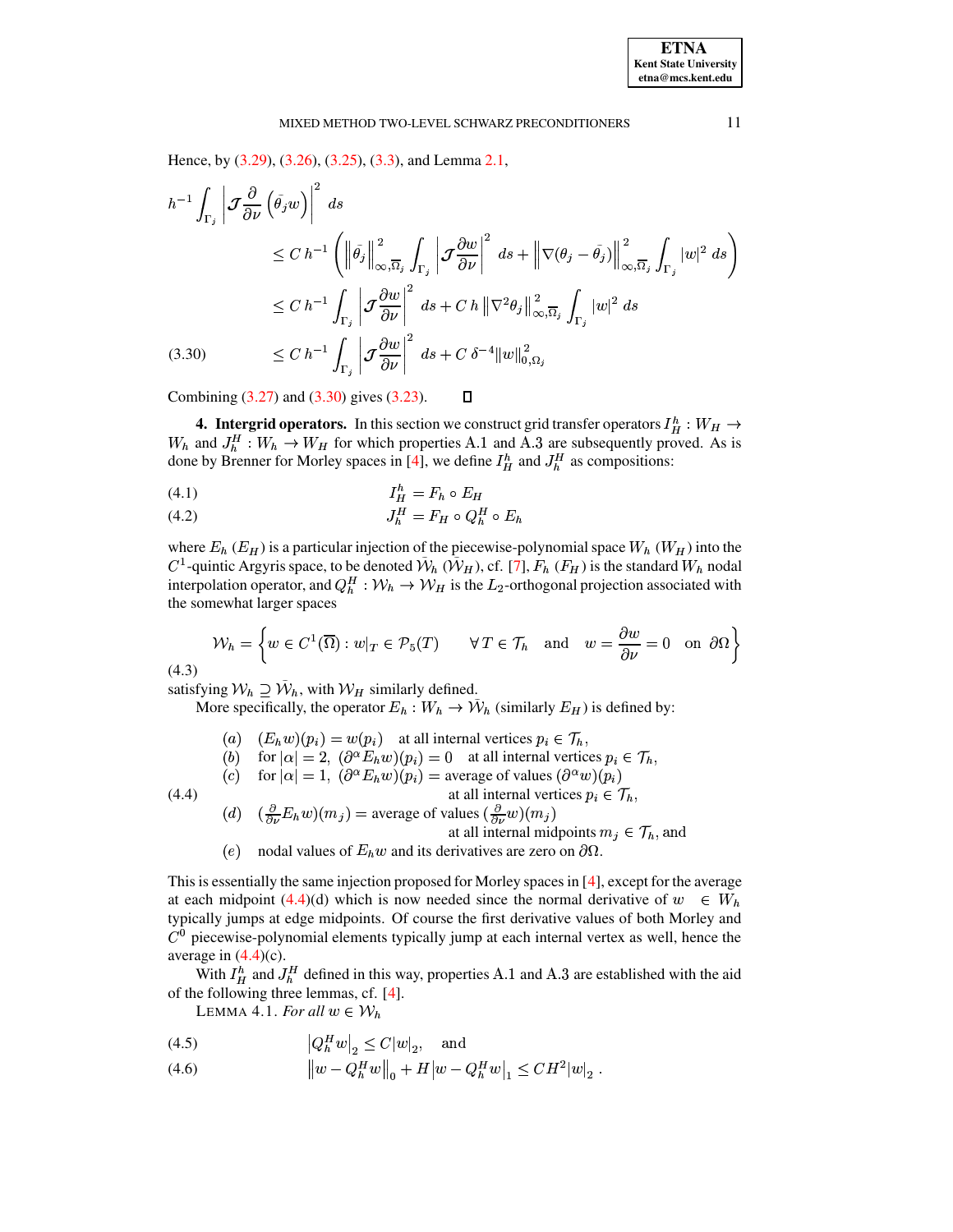<span id="page-11-0"></span>LEMMA 4.2. *For all*  $w \in \mathcal{W}_h$ 

(4.7) 
$$
||F_h w||_{2,h} \le C|w|_2
$$
, and  
(4.8)  $||w - F_h w||_0 + h|w - F_h w|_1 \le C h^2 |w|_2$ .

<span id="page-11-1"></span>
$$
||w - F_h w||_0 + h|w - F_h w|_1 \leq C h^2 |w|_2
$$

LEMMA 4.3. *For all*  $w \in W_h$ 

(4.9) 
$$
|E_h w|_2 \le C ||w||_{2,h}, \text{ and}
$$

$$
(4.10) \t\t\t ||w - E_h w||_0 + h|w - E_h w|_1 \leq Ch^2 ||w||_{2,h}.
$$

Similar estimates with each h replaced by H also hold for both  $F_H$  and  $E_H$ .

The proof of Lemma [4.1](#page-10-3) is given by Brenner (Lemma 4.1, [\[4\]](#page-14-3)). The estimate [\(4.8\)](#page-11-0) for the nodal interpolant  $F_h$  is a standard result, cf. [\[7\]](#page-14-29). As with Assumption A.4a, [\(4.7\)](#page-11-0) can be established using a trace inequality and scaling argument like that used to prove Lemma 4 in [\[2\]](#page-14-17). Here we need only establish the following

*Proof.* (of Lemma [4.3\)](#page-11-1) For  $w \in W_h$ , we begin by proving a local estimate on  $T \in \mathcal{T}_h$ . We denote  $w_T = w|_T$  and  $\overline{w}_T = E_h w|_T$ , and refer to the vertices  $p_i$ , the midpoints  $m_j$ , and the diameter  $h_T$  of triangle  $T$ .

The difference  $(w - E_h w)|_T = w_T - \overline{w}_T \in \mathcal{P}_5(T)$  can be expressed as a sum of (a subset of) nodal basis functions for the Argyris finite element

<span id="page-11-4"></span>
$$
(4.11) \ \ w_T - \overline{w}_T = \sum_{i=1}^3 \sum_{|\alpha|=1,2} \partial_\alpha (w_T - \overline{w}_T)(p_i) \ r_{\alpha,i} + \sum_{j=1}^3 \frac{\partial}{\partial \nu} (w_T - \overline{w}_T)(m_j) \ q_j
$$

where the basis functions  $r_{\alpha,i}$  and  $q_j$  corresponding to the nodal variables  $(\partial_\alpha v)(p_i)$  and  $\frac{\partial v}{\partial \nu}(m_j)$ , respectively, satisfy

<span id="page-11-2"></span>(4.12) 
$$
||r_{\alpha,i}||_{0,T} \leq C h_T^{1+|\alpha|}, \text{ and}
$$

$$
(4.13) \t\t\t ||q_j||_{0,T} \leq Ch_T^2.
$$

The estimates  $(4.12)$  and  $(4.13)$  can be obtained by projecting the basis functions onto the affine-equivalent  $C^0$ -quintic Hermite triangle and using a scaling argument, see [\[7\]](#page-14-29).

Noting that  $\overline{w}_T$  and the jump operator  $\mathcal J$  are defined so that  $\frac{\partial}{\partial v}(w_T - \overline{w}_T)(m_j) =$  $\frac{1}{2}J\frac{\partial w}{\partial \nu}(m_j)$ , even when  $m_j$  is on  $\partial\Omega$ , and by virtue of the simple quadrature result

(4.14) 
$$
\int_{e} f(s) \, ds = |e| f(m_j) + \frac{1}{24} |e|^3 f''(\alpha) \qquad \text{for some } \alpha \in e, \text{ if } f \in C^2(e),
$$

we have

<span id="page-11-3"></span>
$$
(4.15) \left| \frac{\partial}{\partial \nu} (w_T - \overline{w}_T)(m_j) \right| = \frac{1}{2} \left| \mathcal{J} \frac{\partial w}{\partial \nu} (m_j) \right|
$$
  
\n
$$
\leq \frac{1}{2} \left( \frac{1}{|e|} \int_e \mathcal{J} \frac{\partial w}{\partial \nu} ds + \frac{1}{24} |e|^2 \left\| \mathcal{J} \frac{\partial w}{\partial \nu} \right\|_{2, \infty, e} \right)
$$
  
\n
$$
\leq \frac{1}{2} \left( \int_e (|e|^{-1/2})^2 ds \right)^{1/2} \left( \int_e (|e|^{-1/2} \mathcal{J} \frac{\partial w}{\partial \nu})^2 ds \right)^{1/2}
$$
  
\n
$$
+ \frac{1}{48} |e|^2 \left\| \mathcal{J} \frac{\partial w}{\partial \nu} \right\|_{2, \infty, e}
$$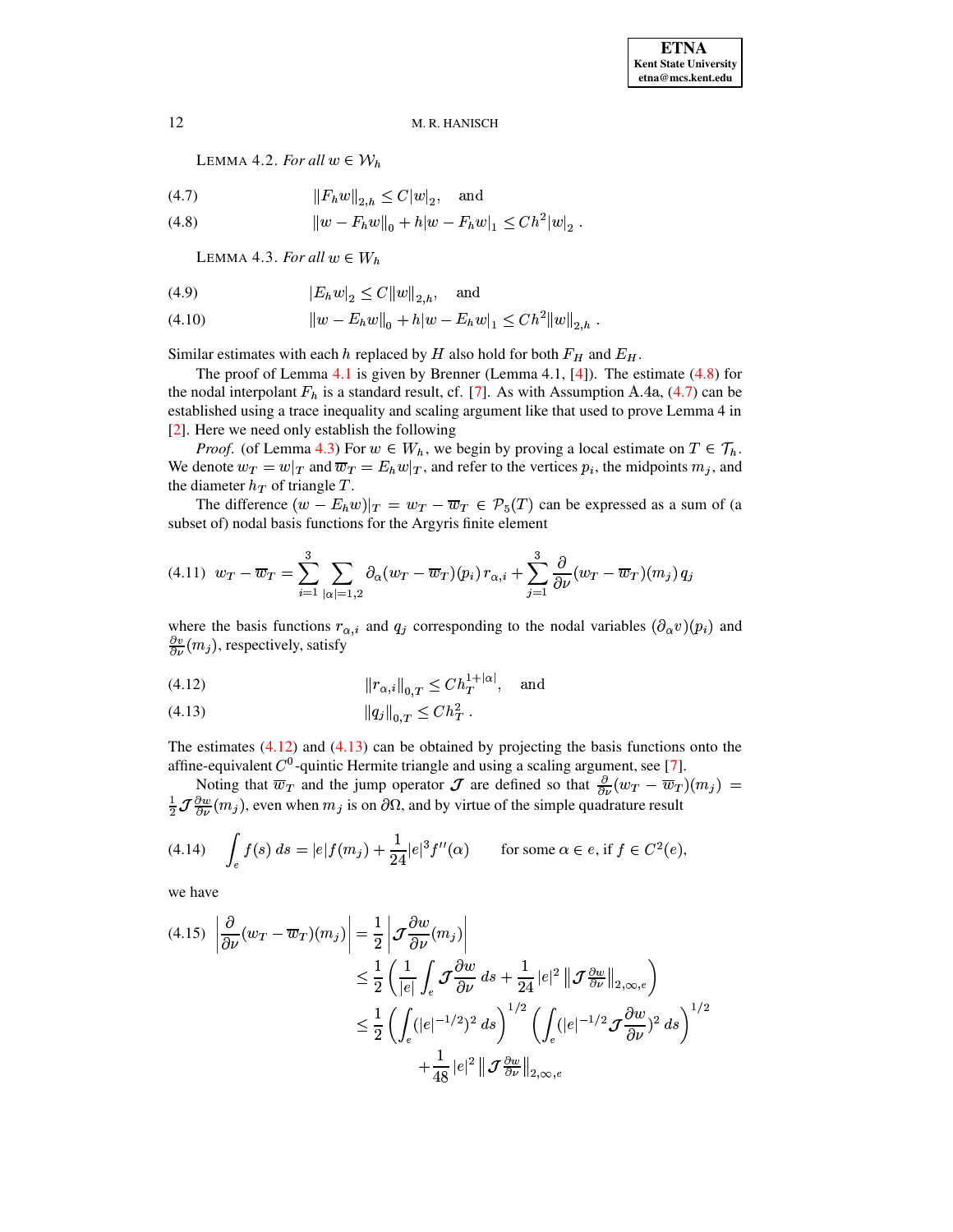**ETNA Kent State University**  $etna@mcs. kent.edu$ 

#### MIXED METHOD TWO-LEVEL SCHWARZ PRECONDITIONERS

$$
\leq \frac{1}{2}\left(\frac{1}{|e|}\int_{e}\left|\mathcal{J}\frac{\partial w}{\partial \nu}\right|^{2}\,ds\right)^{1/2}+\frac{1}{48}\,|e|^{2}\left\|\mathcal{J}\frac{\partial w}{\partial \nu}\right\|_{2,\infty,e} \leq C\left[\left(\frac{1}{h}\int_{e}\left|\mathcal{J}\frac{\partial w}{\partial \nu}\right|^{2}\,ds\right)^{1/2}+h_{T}^{2}\left\|\mathcal{J}\frac{\partial w}{\partial \nu}\right\|_{2,\infty,e}\right]
$$

having made use of the Schwarz inequality, and  $1/|e| \le c/h_T \le C/h$ , which is a consequence of the minimum angle condition (regularity), and the quasiuniformity of  $\mathcal{T}_h$ .

In order to estimate  $\partial_{\alpha}(w_T - \overline{w}_T)(p_i)$  for  $|\alpha| = 1$ , let  $\mathcal{T}_{p_i}$  denote the set of triangles  $T \in \mathcal{T}_h$  which contain vertex  $p_i$ . Then

<span id="page-12-1"></span>(4.16) 
$$
\partial_{\alpha}(w_T - \overline{w}_T)(p_i) = \frac{1}{|\mathcal{T}_{p_i}|} \sum_{\tilde{T} \in \mathcal{T}_{p_i}} \partial_{\alpha}(w_T - w_{\tilde{T}})(p_i)
$$

where  $w_{\tilde{T}} = w|_{\tilde{T}}$ . Although T and  $\tilde{T}$  may not be adjacent triangles,  $w_T - w_{\tilde{T}}$  (and  $\partial_{\alpha}$  at  $p_i$ ) can be expressed as a sum of differences involving adjacent triangles, say

<span id="page-12-2"></span>
$$
(4.17) \t w_T - w_{\tilde{T}} = (w_T - w_{T_1}) + (w_{T_1} - w_{T_2}) + \cdots + (w_{T_j} - w_{\tilde{T}})
$$

where the sum contains at most  $\lfloor |\mathcal{T}_{p_i}|/2 \rfloor$  terms. Consequently, it is sufficient to estimate  $\partial_{\alpha}(w_{T_k} - w_{T_{k+1}})(p_i)$  where  $T_k$  and  $T_{k+1}$  share an edge  $e_k$  having  $p_i$  as one endpoint.

Since  $w_{T_k} - w_{T_{k+1}} = 0$  along each edge  $e_k$ , the component of  $\partial_{\alpha}(w_{T_k} - w_{T_{k+1}})$  tangential to  $e_k$  is zero. Considering next the normal component of this derivative (considered as a function of arclength s along  $e_k$  with midpoint  $m_k$ ), we denote

$$
N(s)=\frac{\partial}{\partial\nu}\left(w_{T_k}-w_{T_{k+1}}\right)(s)
$$

and recall that  $N(m_k) = \frac{1}{2} \mathcal{J} \frac{\partial w}{\partial \nu}(m_k)$ . Since

<span id="page-12-0"></span>(4.18) 
$$
\|\mathcal{J}^{\frac{\partial w}{\partial \nu}}\|_{2,\infty,e} \leq \|w\|_{3,\infty,T_k} + \|w\|_{3,\infty,T_{k+1}}
$$

 $(4.15)$ ,  $(4.18)$ , and the Mean Value Theorem give

<span id="page-12-3"></span>
$$
\begin{aligned}\n&\left|\frac{\partial}{\partial \nu} \left( w_{T_k} - w_{T_{k+1}} \right) (p_i) \right| \\
&= |N(p_i)| \\
&\leq |N(m_k)| + \left| w_{T_k} - w_{T_{k+1}} \right|_{2, \infty, e_k} \left( \frac{1}{2} |e_k| \right) \\
&\leq C \left[ \left( h^{-1} \int_{e_k} \left| \mathcal{J} \frac{\partial w}{\partial \nu} \right|^2 ds \right)^{1/2} + h_{T_k}^2 \left( \|w\|_{3, \infty, T_k} + \|w\|_{3, \infty, T_{k+1}} \right) \right. \\
&\left. + h_{T_k} \left( |w|_{2, \infty, T_k} + |w|_{2, \infty, T_{k+1}} \right) \right].\n\end{aligned}
$$
\n(4.19)

By virtue of the quasiuniformity of  $\mathcal{T}_h$ , combining (4.15), (4.16), (4.18), (4.17), (4.19), and the standard inverse estimates

<span id="page-12-4"></span>(4.20) 
$$
|w|_{2+l,\infty,T} \leq C(T) h_T^{-1-l} |w|_{2,T} \qquad l=0,1,
$$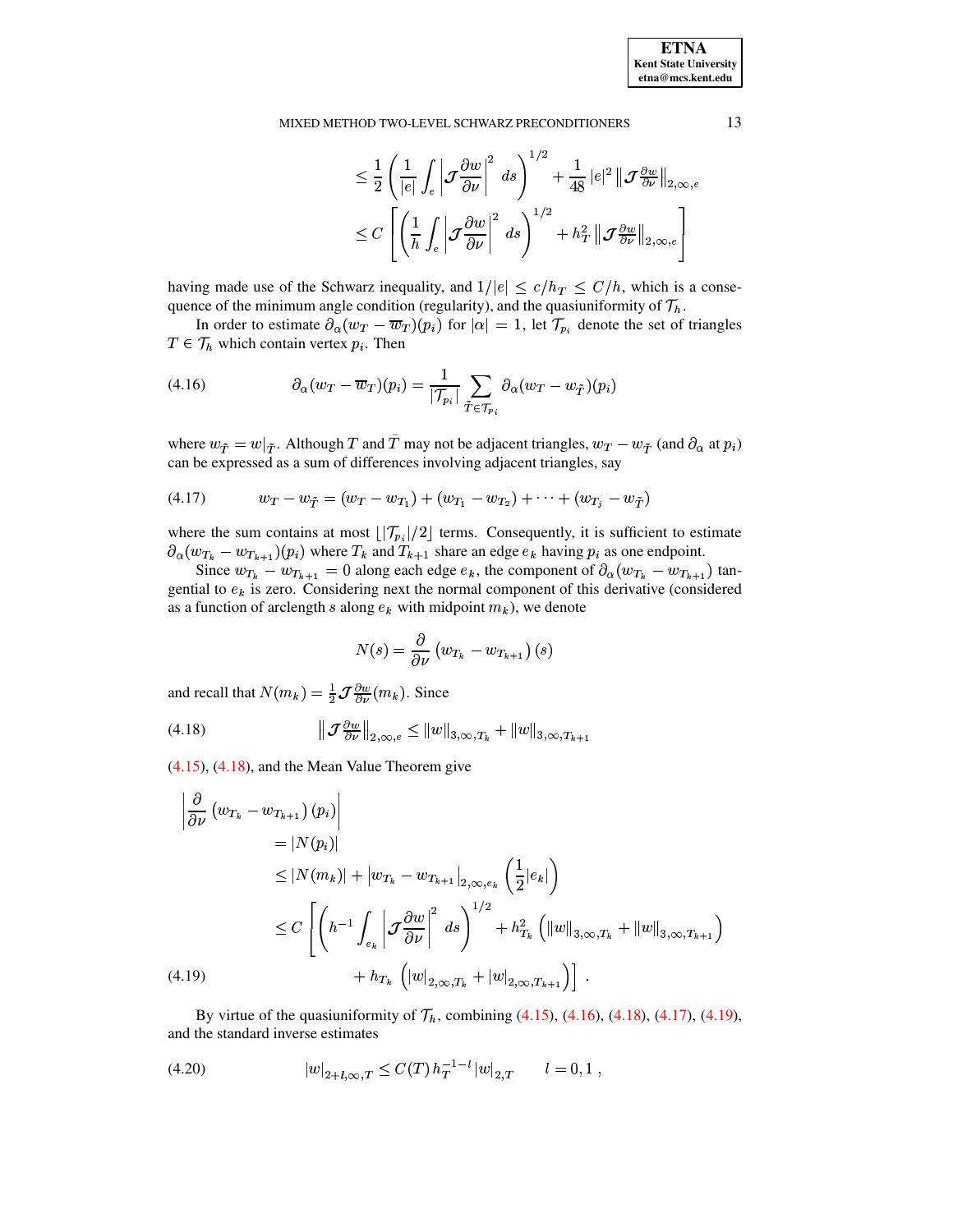yields

<span id="page-13-1"></span>
$$
(4.21) \quad \sum_{|\alpha|=1} |\partial_{\alpha}(w_{T} - \overline{w}_{T})(p_{i})|
$$
  

$$
\leq C \left[ \sum_{e \in \Gamma_{p_{i}}} \left( h^{-1} \int_{e} \left| \mathcal{J} \frac{\partial w}{\partial \nu} \right|^{2} ds \right)^{1/2} + \sum_{T' \in \mathcal{T}_{p_{i}}} |w|_{2,T'} \right],
$$

where  $\Gamma_{p_i}$  denotes the set of edges of  $\mathcal{T}_h$  (and  $\mathcal{T}_{p_i}$ ) incident upon vertex  $p_i$ . Combining [\(4.15\)](#page-11-3), [\(4.18\)](#page-12-0), and [\(4.20\)](#page-12-4), we also have

<span id="page-13-0"></span>
$$
(4.22)\left|\frac{\partial}{\partial \nu}(w_T - \overline{w}_T)(m_j)\right| \le C\left[\left(h^{-1}\int_e \left|\mathcal{J}\frac{\partial w}{\partial \nu}\right|^2\ ds\right)^{1/2} + \sum_{T' \in \mathcal{T}_{p_i}} |w|_{2,T'}\right],
$$

where  $\mathcal{T}_{m_i}$  denotes the pair of triangles which share the midpoint  $m_j$ .

For second derivatives ( $|\alpha| = 2$ ) one has from [\(4.4b](#page-10-2)), [\(4.20\)](#page-12-4), and the quasiuniformity of  $\mathcal{T}_h$ 

<span id="page-13-2"></span>
$$
(4.23) \qquad |\partial_{\alpha}(w_T - \overline{w}_T)(p_i)| \ = \ |\partial_{\alpha}w_T(p_i)| \ \leq \ |w|_{2,\infty,T} \ \leq \ C \ h^{-1} \ |w|_{2,T} \ .
$$

Combining  $(4.11)-(4.13)$  $(4.11)-(4.13)$  $(4.11)-(4.13)$ ,  $(4.22)$ ,  $(4.21)$ , and  $(4.23)$ , one obtains the local estimate

$$
\left\|w_T-\overline{w}_T\right\|_{0,T}^2\leq C\ h^4\left[\frac{1}{h}\int_{\cup_i\Gamma_{p_i}}\left|\mathcal{J}\frac{\partial w}{\partial\nu}\right|^2\ ds+\sum_{T'\in\cup_i\mathcal{T}_{p_i}}\left|w\right|_{2,T'}{}^2\right]\ ,
$$

from which follows

$$
(4.24) \t\t\t\t ||w - E_h w||_0 \leq C h^2 ||w||_{2,h} .
$$

The remaining estimates in Lemma [4.3](#page-11-1) follow from inverse properties and the triangle inequality.  $\Box$ 

<span id="page-13-3"></span>With Lemmas  $4.1-3$  $4.1-3$  now established, property  $A.\overline{3}a$  can be verified

$$
\|J_h^H v\|_{2,H} = \|F_H \{Q_h^H [E_h v]\}\|_{2,H}
$$
  
\n
$$
\leq C \left|Q_h^H [E_h v]\right|_2
$$
  
\n
$$
\leq C |E_h v|_2
$$
  
\n
$$
\leq C \|v\|_{2,h} .
$$

Furthermore, Lemmas [4.1-](#page-10-3)3, the triangle inequality and [\(4.25\)](#page-13-3) yield

$$
\begin{aligned} \|J_h^H v - v\|_0 &\le \|F_h [Q_h^H E_h v] - [Q_h^H E_h v] \|_0 + \|Q_h^H [E_h v] - [E_h v] \|_0 + \|E_h v - v\|_0 \\ &\le C H^2 |Q_h^H E_h v|_2 + C H^2 |E_h v|_2 + C h^2 \|v\|_{2,h} \\ &\le C H^2 \|v\|_{2,h} \,. \end{aligned}
$$

The difference  $|J_h^H v - v|_1$  may be similarly estimated and property A.3b follows. The proof of A.1 is similar. of A.1 is similar.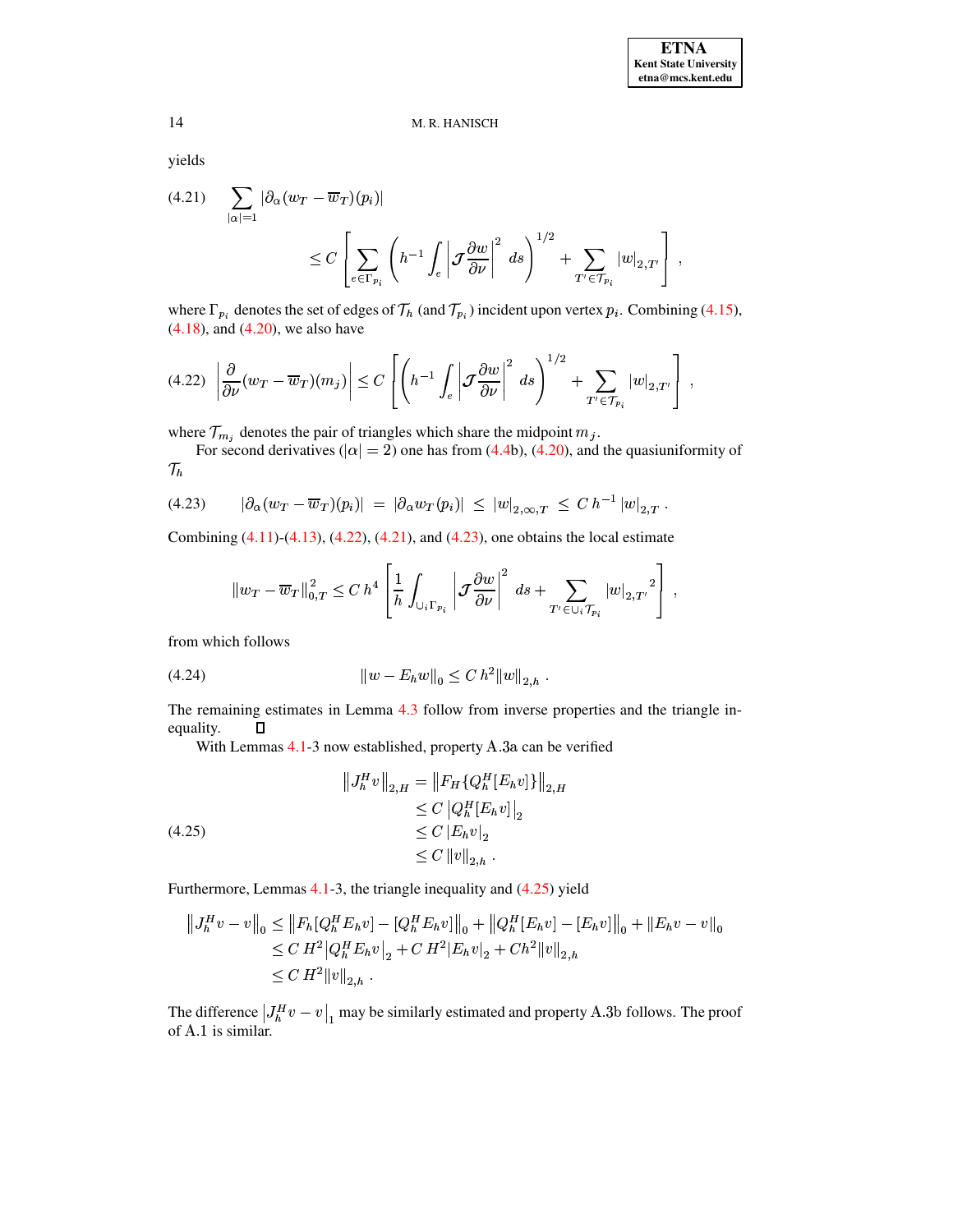#### **REFERENCES**

- <span id="page-14-8"></span>[1] D. N. ARNOLD AND F. BREZZI, *Mixed and nonconforming finite element methods: Implementation, postprocessing and error estimates*, RAIRO Modél. Math. Anal. Numér., 19 (1985), pp. 7–32.
- <span id="page-14-17"></span>[2] I. BABUSˇ KA, J. E. OSBORN, AND J. PITKA¨ RANTA,*Analysis of mixed methods using mesh dependent norms*, Math. Comp., 35 (1980), pp. 1039–1062.
- <span id="page-14-9"></span>[3] S. C. BRENNER, *A two-level additive Schwarz preconditioner for nonconforming plate elements*, Numer. Math., 72 (1996), pp. 419–447.
- <span id="page-14-3"></span>[4] , *Two-level additive Schwarz preconditioners for nonconforming finite element methods*, Math. Comp., 65 (1996), pp. 897–921.
- <span id="page-14-18"></span><span id="page-14-10"></span>[5] , *Two-level additive Schwarz preconditioners for plate elements*, Wuhan University Journal of Natural Science, 1 (1996), pp. 658–667. (Special Issue on Parallel Algorithms).
- [6] F. BREZZI AND P. RAVIART, *Mixed finite element methods for 4th order elliptic equations*, in Topics in Numerical Analysis III, J. H. Miller, ed., Academic Press, 1978.
- <span id="page-14-29"></span>[7] P. G. CIARLET, *The Finite Element Method for Elliptic Problems*, vol. 4 of Studies in Mathematics and Its Applications, North-Holland, Amsterdam, 1978.
- <span id="page-14-14"></span>[8] P. G. CIARLET AND P. RAVIART, *A mixed finite element method for the biharmonic equation*, in Mathematical Aspects of Finite Elements in Partial Differential Equations, Academic Press, New York, 1974, pp. 125–145.
- <span id="page-14-15"></span>[9] M. DAUGE, *Elliptic Boundary Value Problems on Corner Domains*, Lecture Notes in Mathematics, vol. 1341, Springer-Verlag, 1980.
- <span id="page-14-25"></span>[10] M. DRYJA AND O. WIDLUND, *An additive variant of the Schwarz alternating method in the case of many subregions*, Tech. Report 339, Department of Computer Science, Courant Institute, 1987.
- <span id="page-14-26"></span>[11] , *Some domain decomposition algorithms for elliptic problems*, Tech. Report 438, Department of Computer Science, Courant Institute, 1989.
- <span id="page-14-19"></span>[12] R. S. FALK AND J. E. OSBORN, *Error estimates for mixed methods*, RAIRO Anal. Numér., 14 (1980), pp. 249–277.
- <span id="page-14-12"></span>[13] X. FENG AND O. A. KARAKASHIAN, *Two-level additive Schwarz methods for a discontinuous Galerkin approximation of second order elliptic problems*, SIAM J. Numer. Anal., 39 (2001), pp. 1343–1365.
- <span id="page-14-11"></span><span id="page-14-4"></span>[14] , *Two-level non-overlapping Schwarz preconditioners for a discontinuous Galerkin approximation of the biharmonic equation*, J. Sci. Comput., 22/23 (2005), pp. 289–314.
- [15] X. FENG AND T. RAHMAN, *An additive average Schwarz method for the plate bending problem*, J. Numer. Math., 10 (2002), pp. 109–125.
- <span id="page-14-5"></span>[16] M. R. HANISCH, *Multigrid Preconditioning for Mixed Finite Element Methods*, PhD thesis, Cornell University, 1991.
- <span id="page-14-6"></span>[17] , *Multigrid preconditioning for the biharmonic Dirichlet problem*, SIAM J. Numer. Anal., 30 (1993), pp. 184–214.
- <span id="page-14-23"></span>[18] K. HELLAN, *Analysis of elastic plates in flexure by a simplified finite element method*, Acta Polytechnica Scandinavia, Civil Engineering Series, 46 (1967).
- <span id="page-14-20"></span>[19] L. HERRMANN, *Finite element bending analysis for plates*, J. Eng. Mech. Div. A.S.C.E. EM5, 93 (1967), pp. 13–26.
- <span id="page-14-21"></span>[20] , *A bending analysis for plates*, in Proc. Conf. on Matrix Methods in Structural Mechanics, AFFDL-TR-66-68, pp. 577–604.
- <span id="page-14-24"></span>[21] C. JOHNSON,*On the convergence of a mixed finite element method for plate bending problems*, Numer. Math., 21 (1973), pp. 43–62.
- <span id="page-14-22"></span>[22] T. MIYOSHI,*A finite element method for the solution of fourth order partial differential equations*, Kumamoto J. Sci. (Math.), (1973), pp. 87–116.
- <span id="page-14-27"></span>[23] S. NEPOMNYASCHIKH, *Domain Decomposition and Schwarz Methods in a Subspace for the Approximate Solution of Elliptic Boundary Value Problems*, PhD thesis, Computing Center of the Siberian Branch of the USSR Academy of Sciences, Novosibirsk, USSR, 1986.
- <span id="page-14-16"></span><span id="page-14-7"></span>[24] P. PEISKER, *A multilevel algorithm for the biharmonic problem*, Numer. Math., 46 (1985), pp. 623–634.
- [25] J. B. SEIF, *On the Green's function for the biharmonic equation in an infinite wedge*, Trans. Amer. Math. Soc., 182 (1973), pp. 241–260.
- <span id="page-14-13"></span>[26] A. TOSELLI AND C. LASSER,*An overlapping domain decomposition preconditioner for a class of discontinuous Galerkin approximations of advection-diffusion problems*, Math. Comp., 72 (2003), pp. 1215–1238.
- <span id="page-14-0"></span>[27] X. ZHANG, *Studies in Domain Decomposition: Multi-level Methods and the Biharmonic Dirichlet Problem*, PhD thesis, Courant Institute, 1991. (Technical Report 584, Department of Computer Science).
- <span id="page-14-28"></span>[28] , *Iterative methods by space decomposition and subspace correction*, SIAM Rev., 34 (1992), pp. 581– 613.
- <span id="page-14-1"></span>[29] , *Multi-level Schwarz methods for the biharmonic Dirichlet problem*, SIAM J. Sci. Comput., 15 (1994), pp. 621–644.
- <span id="page-14-2"></span> $[30]$   $\longrightarrow$ , *Two-level Schwarz methods for the biharmonic problem discretized by conforming*  $c^1$  *elements*, SIAM

**ETNA Kent State University etna@mcs.kent.edu**